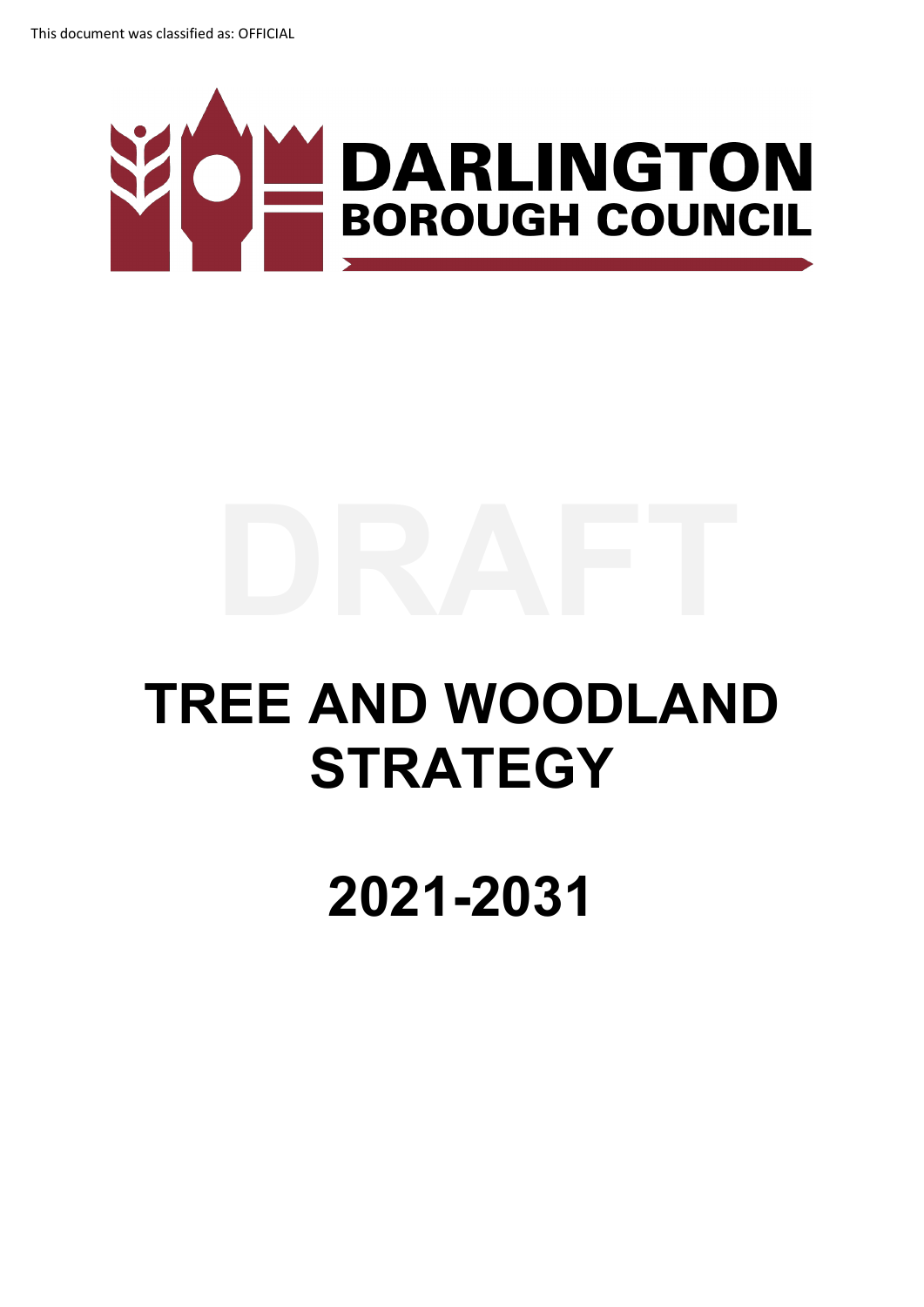#### **FOREWORD Councillor Andy Keir, Local Services Portfolio Holder**

We know that people want to live in a pleasant environment that is clean, green and safe and this is why it is part of our vision for the future of Darlington. Trees and woodland areas play a vital and integral part in achieving this by cleaning the air we breathe, providing a habitat for plants and animal species and creating an attractive environment for people to live in and to visit.

Trees are a unique component of the landscape, unlike man-made structures; they are living organisms subject to change, which are vulnerable to damage by vandalism, development, pest and diseases. Many trees are long-lived, offering enjoyment and a diversity of benefits to residents both today and in the future.

enjoyment and a diversity of benefits to residents both today and in the future.<br>Trees provide us with important services such as reducing air pollution and helping reduce flooding by intercepting rainfall and therefore allowing it to disperse into the ground at a reduced rate to be absorbed by the soil.

Trees also contribute significantly to the reduction of carbon dioxide and are therefore integral to the well being of the planet and link with the Council's Climate Change Declaration

To ensure the huge contribution of both Council owned and privately owned trees to our landscape continues, it is essential that their needs and requirements are understood and planned for and this strategy sets out how we will do this.

#### **Finding Out More**

For more information on the Tree Strategy, please contact:

- www.darlington.gov.uk
- $\boxtimes$  enquiries@darlington.gov.uk
- Senior Arboricultural Officer, Economic Growth and Neighbourhood Services, Darlington Borough Council, 17 Allington Way, Darlington, DL1 4QB.
- 1325 406657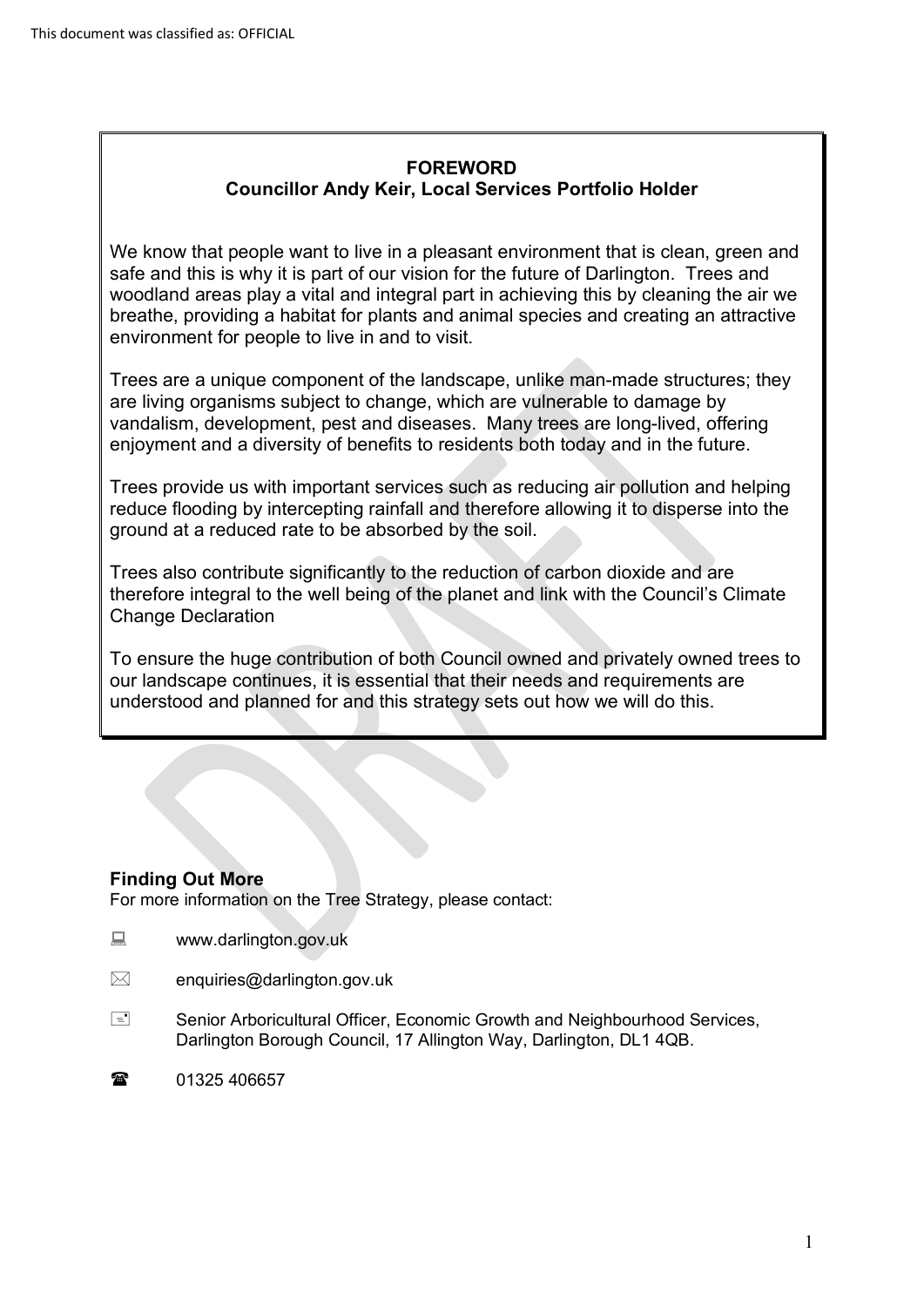### **CONTENTS**

| <b>Introduction</b>                                                                                                                                          | 3                                                 |
|--------------------------------------------------------------------------------------------------------------------------------------------------------------|---------------------------------------------------|
| Aim of the Strategy<br>Borough of Darlington<br>What residents have told us<br><b>Policy Framework</b><br>How to use this Strategy                           | 3<br>3<br>$3 - 4$<br>$\overline{\mathbf{4}}$<br>5 |
| <b>How We Will Manage All Council Owned Trees</b>                                                                                                            | $6 - 8$                                           |
| Our policy for the management of all Council Trees                                                                                                           | 8                                                 |
| <b>Street Trees</b>                                                                                                                                          | 9                                                 |
| Our policy for Street Trees                                                                                                                                  | $9 - 10$                                          |
| <b>Trees in Woodlands</b>                                                                                                                                    | 11                                                |
| Our policy for Trees in Woodlands                                                                                                                            | 11                                                |
| <b>Trees in Parks and Open Spaces</b>                                                                                                                        | 12                                                |
| Our policy for Trees in Parks and Open Spaces                                                                                                                | 12                                                |
| <b>Trees in Disused Churchyards and Cemeteries</b>                                                                                                           | 13                                                |
| Our policy for Trees in Disused Churchyards and Cemeteries 13                                                                                                |                                                   |
| <b>Trees in Council Housing Areas</b>                                                                                                                        | 14                                                |
| Our policy for Trees in Council Housing Areas                                                                                                                | 14                                                |
| <b>Trees on Private Land</b>                                                                                                                                 | 15                                                |
| <b>Statutory protection of Trees</b><br><b>Trees on Development Sites</b><br>Protection through advice<br>Policy for the protection of Privately Owned Trees | $15 - 16$<br>$16 - 17$<br>$17 - 18$<br>18-19      |
| <b>Tree Planting</b>                                                                                                                                         |                                                   |
| <b>Equalities Impact Assessment Statement</b><br><b>Action Plan</b>                                                                                          | 20<br>$21 - 24$                                   |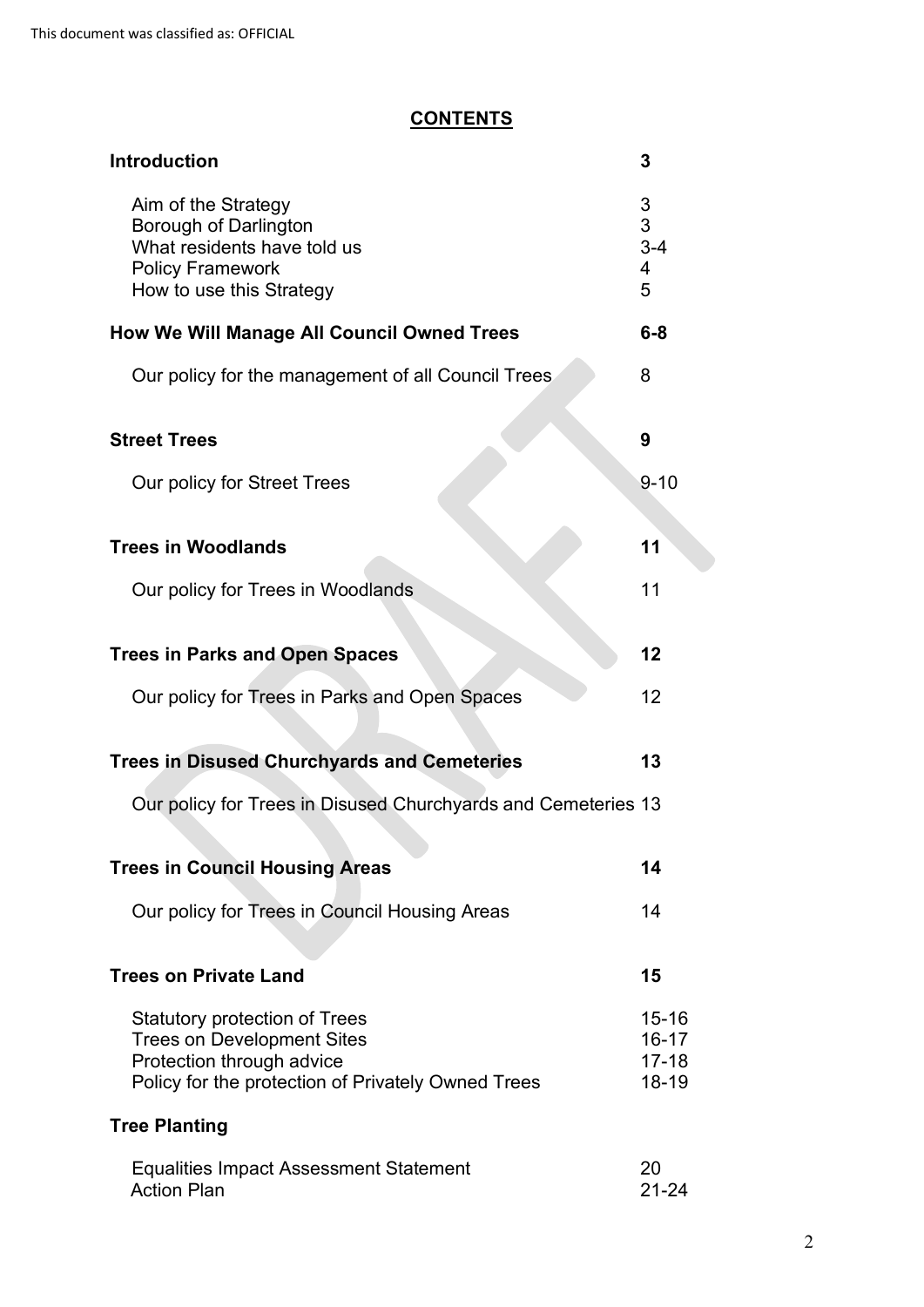#### **Introduction**

 However, since 2000 things have moved on. People are beginning to place a higher awareness of the benefits provided by trees. Darlington Borough Council adopted the first Tree Strategy for Darlington in 2000. priority on the environment in which they live, which in turn has increased public

 is intended to act as a point of reference for the public, Councillors, officers and clearer, consistent and more structured approach to the issues affecting trees in our It is therefore essential that a framework is created through which the trees of Darlington can be both protected and enhanced for future generations. This strategy professionally interested people to enable informed discussion and to establish a Borough.

#### **The aim of this strategy is:**

'To proactively manage and enlarge the tree population of the Borough of Darlington in order to protect our historical heritage of trees and provide a valued environmental amenity for future generations.'

#### **The Borough of Darlington**

population 106,000 of which approximately 90% live within the town of Darlington. The Borough of Darlington covers an area of almost 200 square kilometres and has a The area outside the town is dominated by a rural landscape, with agriculture being both the historic and current primary industry. The town however, became one of the focal points of the industrial revolution, being the 'birthplace of the modern passenger railway'. This brought to Darlington both prosperity and a sudden growth in development within the structure of the town that is characteristic of Victorian landscapes.

 towns. This includes South Park, established in 1849 when farmland was bequeathed to the town. The park is now included in English Heritage's Register of 'Parks and Gardens of Special Historic Interest' and is referred to within the register as "a fine example of a mid-nineteenth century public park". This Tree Strategy has It is thanks to these Victorian forebears that Darlington has a living legacy of urban street trees, historic parks and wooded cemeteries that is the envy of many other been developed with due regard to protecting the tree heritage we have in Darlington.

#### **What Residents Have Told Us**

Residents have identified a number of common sources of complaint about trees, including overhanging branches, shade, leaf/fruit fall, sticky deposits, obstructing and physical damage. Many of these problems can be dealt with by careful pruning once the tree is established. However, sometimes the problem is a result of inappropriate species selection in the past and may be difficult or impossible to resolve in all parties' favour.

 through soil moisture extraction by tree roots. Also, a common theme from complaints is the potential for structural damage caused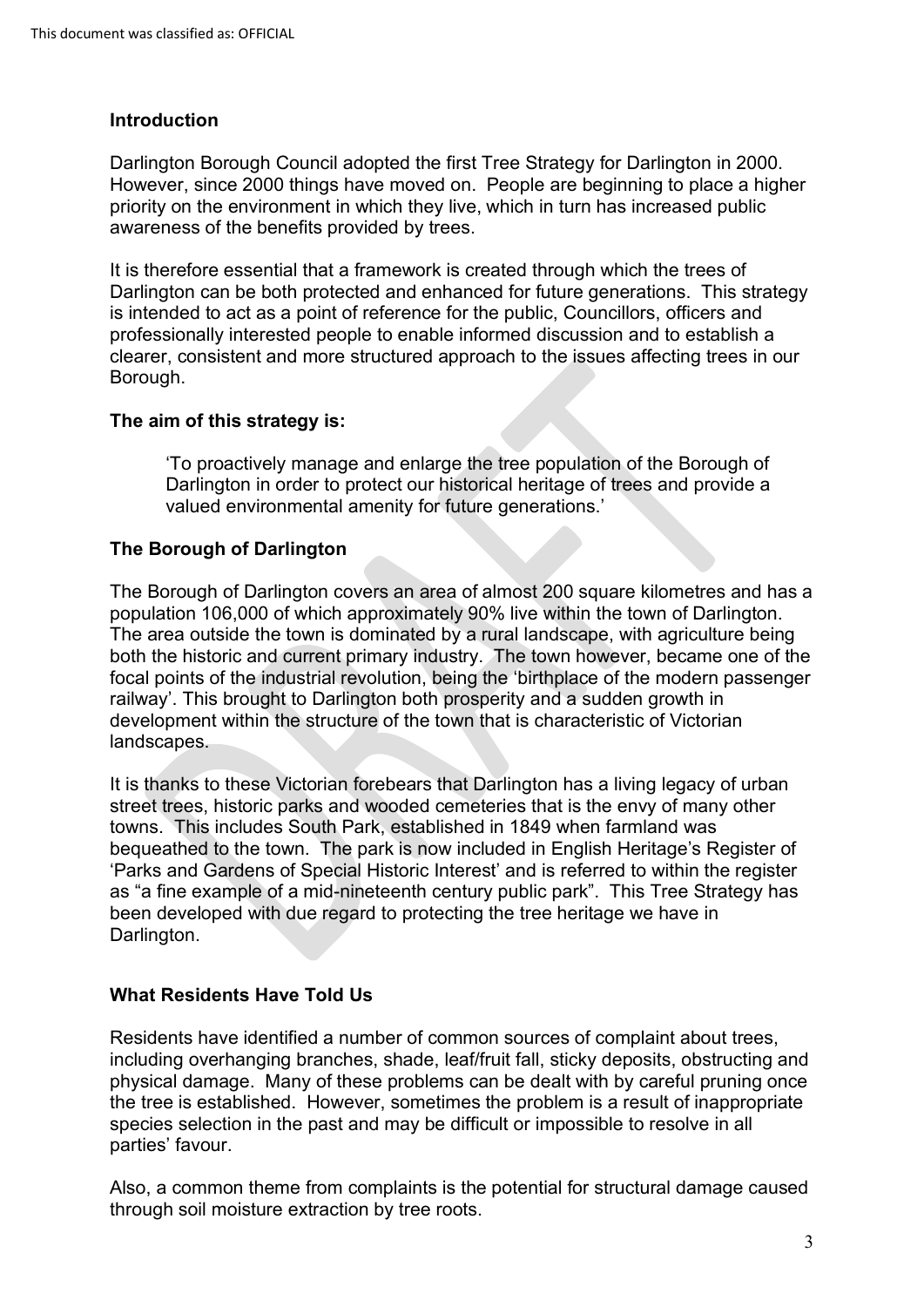levels. There has been a relatively low amount of concern regarding tree roots and This type of damage only occurs in areas where the soil type is heavy, shrinkable clay, which is prone to fluctuations in volume caused by changing soil moisture foundations in recent years. Much of this is unsubstantiated and the incidence of proven tree root related claims against the Council remains low despite the level of tree cover and proportion of our Borough having soils with a partial clay content. There are however occasions when removal/replacement of a tree or group of trees is required to halt a serious or a worsening case of subsidence damage.

#### **Policy Framework**

#### **Context**

 green and safe and this is why it is part of our vision for the future of Darlington. This Darlington Partnership (the Local Strategic Partnership). The Partnership's place (Perfectly Placed) that need to be addressed if the vision is to be achieved. provides an attractive, green environment that supports people's quality of life and by Residents have told us that they want to live in a pleasant environment that is clean, vision is being brought alive by working closely with our partners through the Sustainable Community Strategy, 'One Darlington: Perfectly Placed', is built around a vision of Darlington in 2026. It sets out the priorities for people (One Darlington) and This strategy can contribute to the vision by helping to ensure that Darlington recognising the part that trees can play in counter-balancing  $CO<sub>2</sub>$  emissions and contributing to action on climate change.

#### Climate declaration

 partners including residents, trade unions, public sector organisations, businesses estimates a young mixed woodland can store 400+ tonnes of carbon per hectare, Darlington Borough Council in July 2019 declared a climate emergency. In this regard, the Council has pledged to be carbon neutral by 2050 and will work with and the third sector on developing a plan to reach this target. The planting of 10,000 trees between 2021-2024 will be included within this plan. The Woodland Trust and whilst we will be doing everything we can do to reduce the Council's carbon emissions, there will inevitably be a residual amount that needs to be offset. This tree planting policy forms one part of that solution.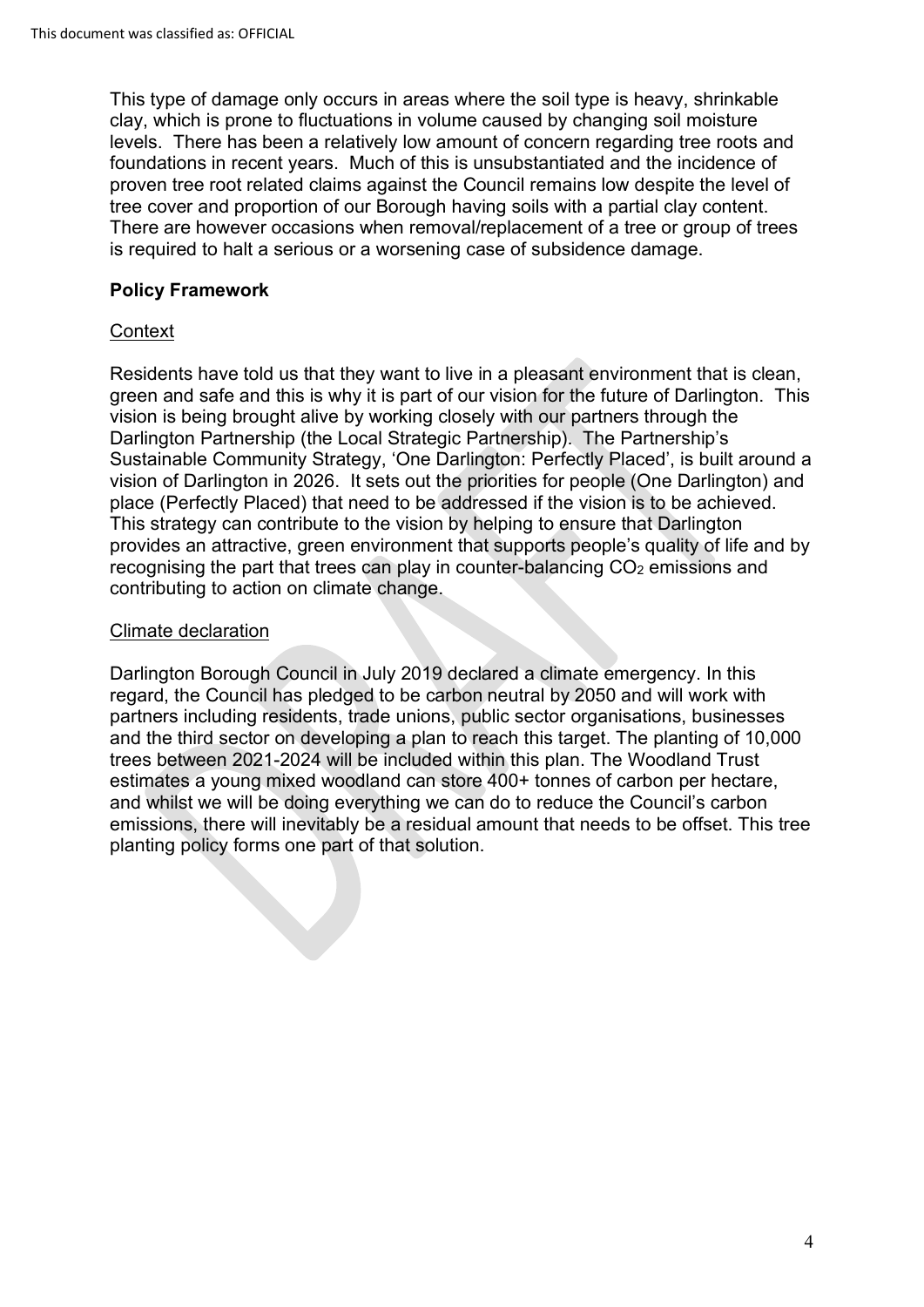#### **How To Use This Strategy**

This strategy covers the following aspects:

- How we manage trees we, the Council, own
- How we protect trees the public own on private land
- Action plan setting out what needs to be done over the next five years to achieve our aim

It is important to clarify the trees the Council owns, these are:

- the Council's highway network. They help to filter traffic pollution, provide shade for car parking and pedestrians and improve the overall appearance of the street scene. • Street Trees - These are the trees planted in pavements or road verges along
- Woodlands We maintain woodlands, which is approximately 3% of the Borough. The number of parks and open spaces also contains a proportion of woodland.
- • Trees in Parks and Open Space These are commonly the most significant as for visual amenity for our residents and visitors alike. trees in the area and have profound effect on its appearance and consequently, upon the leisure experience of users of the open space as well
- • Trees within Cemeteries and Disused Cemeteries Historic England has bequeathed parts of West Cemetery a site of special interest and is regarded as having one of the finest tree collections in the North of England.
- Housing Area Trees These are found in and around communal or residential type gardens maintained by the Housing Department. These trees help to improve the landscape especially around communal housing areas and provide shade during hot weather and wildlife.

The above categories are by no means an exhaustive list, as we also maintain trees in allotments and other parcels of land.

#### **Process To Review The Tree Strategy**

 Strategy will be subject to a review every ten years. The Tree Strategy Action Plan will be monitored on an annual basis to ensure that the actions are being delivered according to the timescales set out. The Tree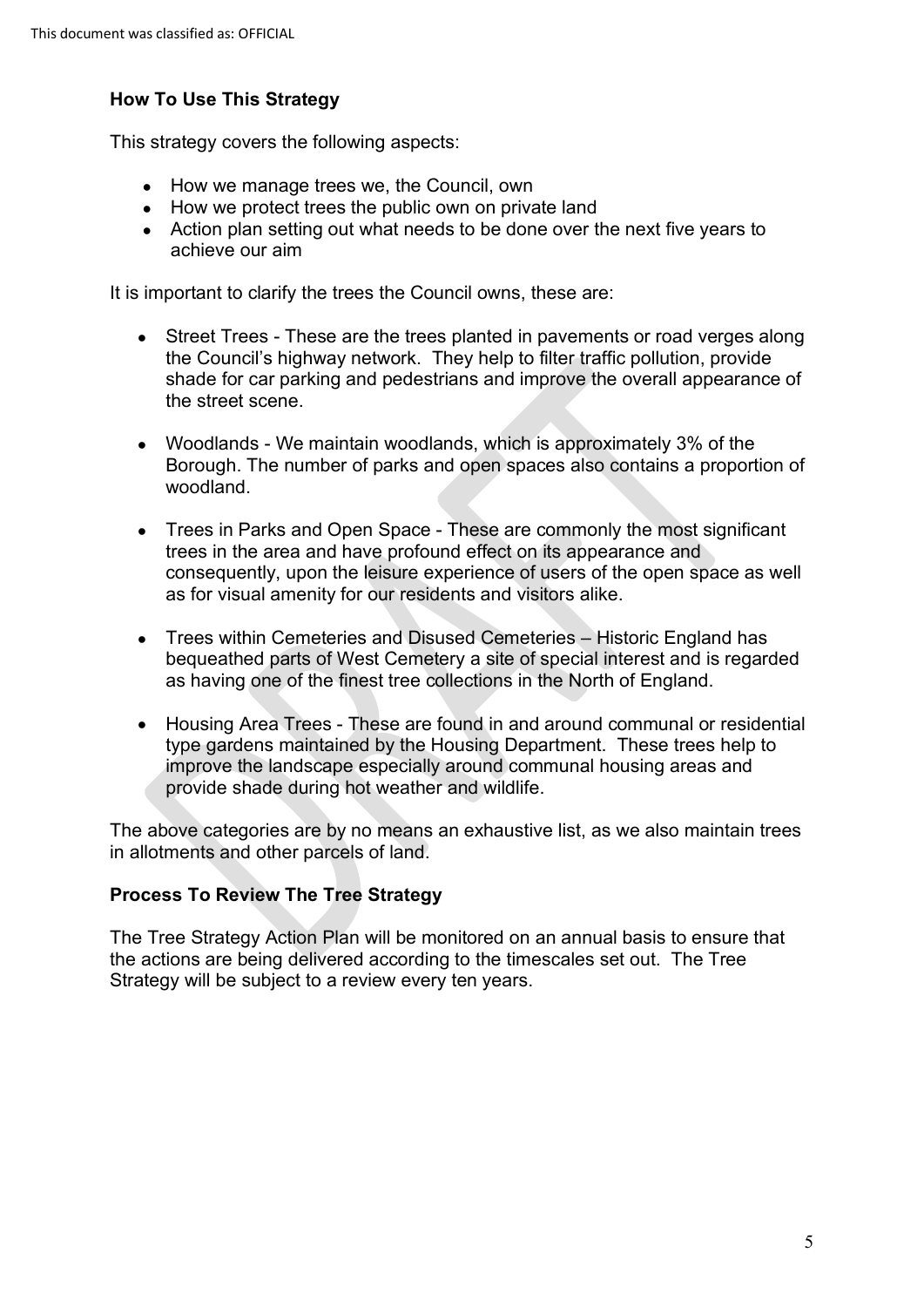#### **How We Will Manage All Council Owned Trees**

maintenance if it is to continue to provide the range of benefits that we expect. future as well as for today. The existing tree population is a valuable resource that requires more than just Management will include a long-term view of the tree resource, providing for the

#### Planting Species

The different species for planting reflect, in most cases, what is already in situ. Different species will only be used if the originals are unavailable on the market, are unsuitable for the location, are prone to pest and disease attack or are part of a road containing mixed types.

#### Aftercare

All newly planted trees need aftercare, which includes:

- Watering in dry weather
- Checking and adjusting stakes/ties

#### Protective Measures

- guards • High profile areas where there is a risk of vandalism should be planted using
- Areas covered by CCTV also require consultation with the operator before planting new trees

#### Pruning Work

 standards set within BS 3998 2010 and subsequent revisions. Precautions are to be roosts. Advice will be sought if Bat roosts are believed to be present. All pruning work will be carried out to modern safety and technical standards and to taken to avoid disturbance of nesting birds (between March to September) and Bat

The type of pruning used will vary according to the tree species, age, condition, past works and the nature of any complaint associated with the tree.

 during the bird-nesting season. In cases where trees are colonised by ivy, this can be left undisturbed unless the tree is becoming visibly suppressed or is likely to be vulnerable to wind damage or for a visible inspection of trees. Ivy provides valuable habitat and should not be removed

Pruning is usually found to be necessary because of the following reasons:

- To maintain the health and safety of the tree
- Obstruction to users of the highway, pathways and/or private property
- To abate actionable nuisance

 the Highway. Minor works e.g. the removal of basal growth will need annual species have more specific times because of disease and the risk of bleeding. Intervals for pruning will vary between species and locations i.e. visual restrictions on attention in some cases. Pruning can take place at most times of the year but ideally leaf flushing and Autumn should be avoided as well as flowering periods. Certain Trees, which are adjacent to pathways, will be lifted so that passage is unhindered at a reasonable level within their canopies.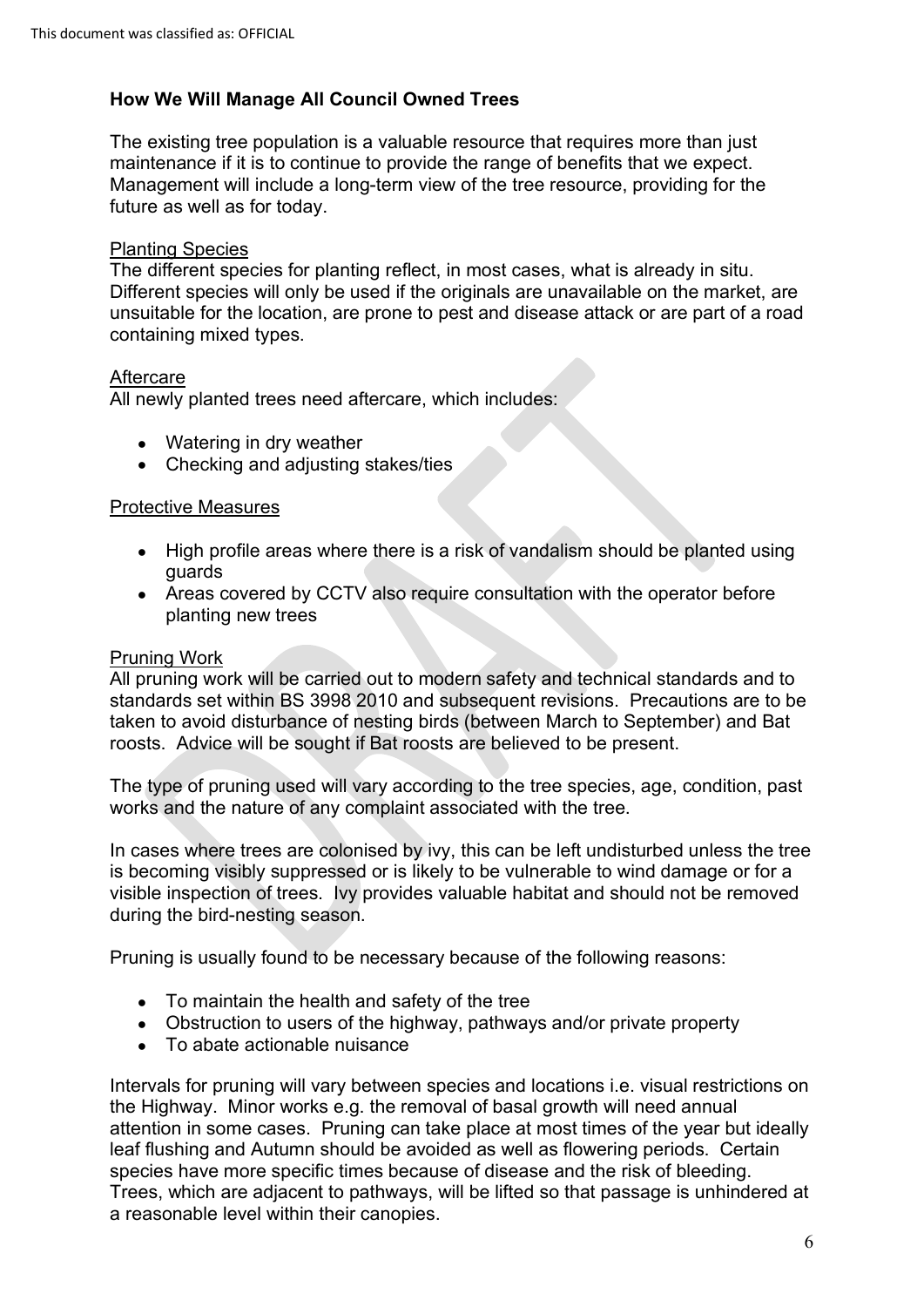#### Tree Removal

It is sometimes necessary to remove trees for the following reasons:

- When they are dead, dying or dangerous
- To allow space for development of nearby trees that may be more desirable for retention
- To allow light and room for new planting
- To make way for any approved engineering or building works
- To abate actionable nuisance
- If Bats are found roosting in a tree scheduled for removal then the Council has to obtain advice from qualified persons before starting work

#### Cyclical Tree Work

Work should be carried out to all trees on a regular basis according to their needs. Work should be carried out to all trees on a regular basis according to their needs.<br>Therefore, we will adopt biannual inspections of Highway trees and a 5 yearly inspection regime for other trees. A cyclical tree work regime brings the following benefits:

- Discovering dead or dying trees sooner and officer time can be targeted more effectively
- All trees receive attention so that few will become excessively overgrown before the next pruning cycle
- Fewer complaints
- Maintain improved appearance of roads
- Reduce insurance claims

#### Responsive Tree Work

 established. The quantity of this work should reduce in proportion as cyclical work increases. There will always be a need to carry our responsive work even when cyclical work is

#### Residents' Concerns

 Trees have the potential to cause damage to buildings and structures, consequently many homeowners are concerned about tree roots and foundation damage. many homeowners are concerned about tree roots and foundation damage.<br>Normally, this type of damage occurs where the soil type is shrinkable, usually clay, which is susceptible to soil movement from moisture extraction. Fortunately in the Borough of Darlington, although pockets of clay do exist, the majority of soils are of a non-shrinkable nature. It should also be noted that where buildings are damaged, trees are rarely the sole cause. Much of the concern surrounding trees and building damage is unsubstantiated and claims against the Council for tree root damage remain low, especially in view of the huge number of trees under its care.

 However, there is clearly a case for providing clear, concise and simple information on this subject and for promoting appropriate research where possible. We will endeavour to investigate residents concerns and will take every appropriate action to prevent any further difficulties.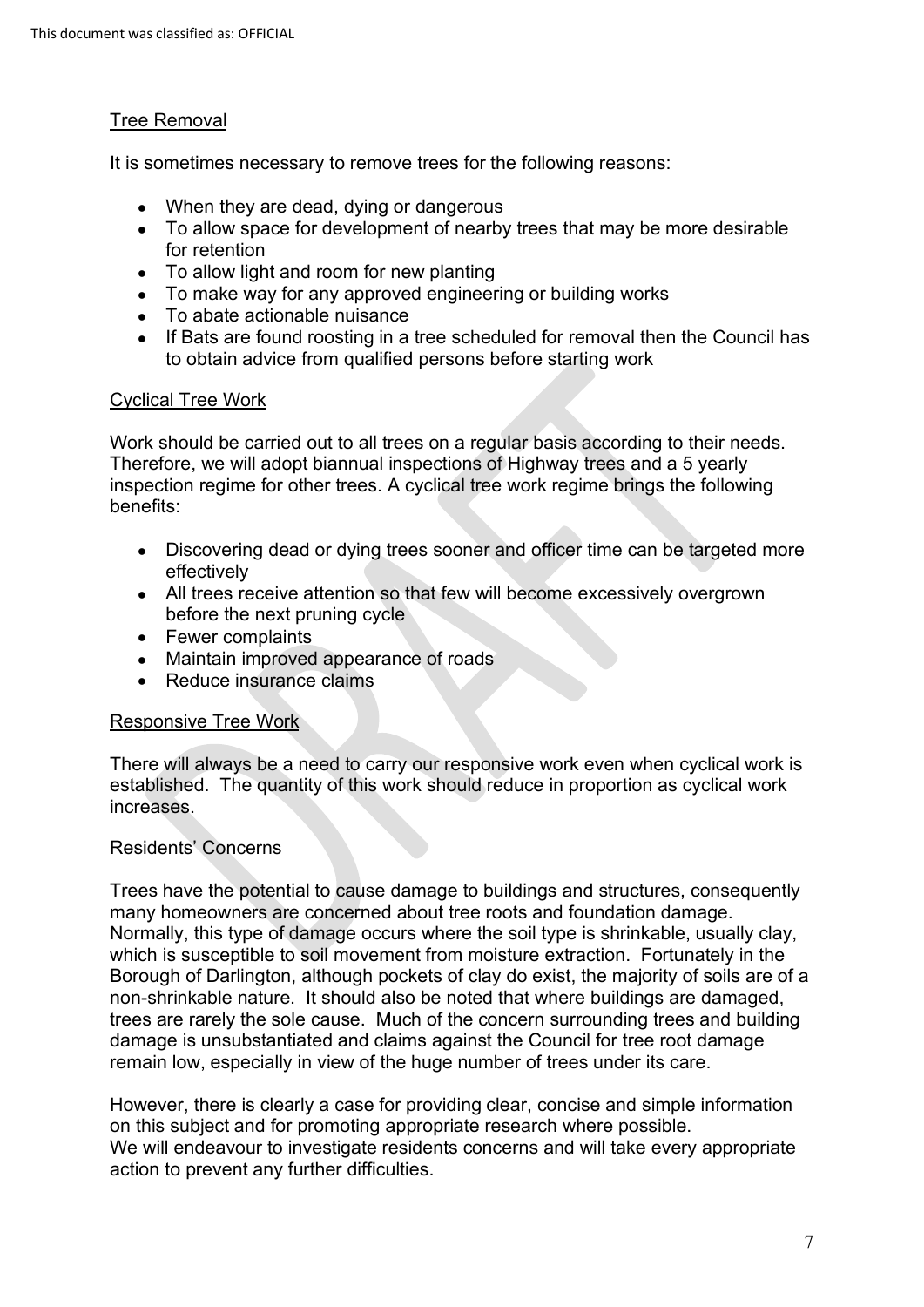We have a policy only to remove trees that are dead, diseased, dangerous or can be proven to be linked to damage caused to buildings. This approach fully addresses the Council's duty of care in accordance with current industry best practice and ensures that all possible investigations are carried out.

#### **Our Policy for the Management of All Council Trees:**

- 1. We will ensure that the tree population continues to be developed and expanded with new planting where appropriate. Any trees removed shall be replaced unless there are special circumstances preventing this.
- 2. We will provide a sustainable, high quality tree population. Where appropriate, native species will be planted to maximise habitats for wildlife.
- 3. We will encourage and enable better understanding of the management of trees in order to promote greater community ownership and awareness.
- 4. We will maintain the highest possible standards of tree care and management by:
	- i) Working to standards set within BS 3998 2010.
	- ii) Adopting best practise according to all relevant legislation and research.
- 5. We will fulfil our obligation to ensure the safety of people and property.
- 6. We will endeavour to avoid any work to trees that result in the loss of valuable wildlife habitat.
- 7. We will resist the removal of trees unless there are sound arboricultural or other reasons e.g. disease or structural damage.
- 8. We will not carry out felling or potentially disfiguring forms of tree work in order to improve the reception of television signals, solar panels and wind turbines or for CCTV operations, or the alleviation of bird mess, honey dew, leaf or fruit fall.
- 9. We will support the process of natural regeneration on appropriate sites.
- 10. We will maximise the recycling of tree related 'waste' created by the Council's own tree management.
- 11. We will require more active protection of Council tree stock from avoidable damage caused by agencies responsible for engineering works near trees, such as highway maintenance contractors and the utility companies.
- 12. We will endeavour where possible to keep tree cover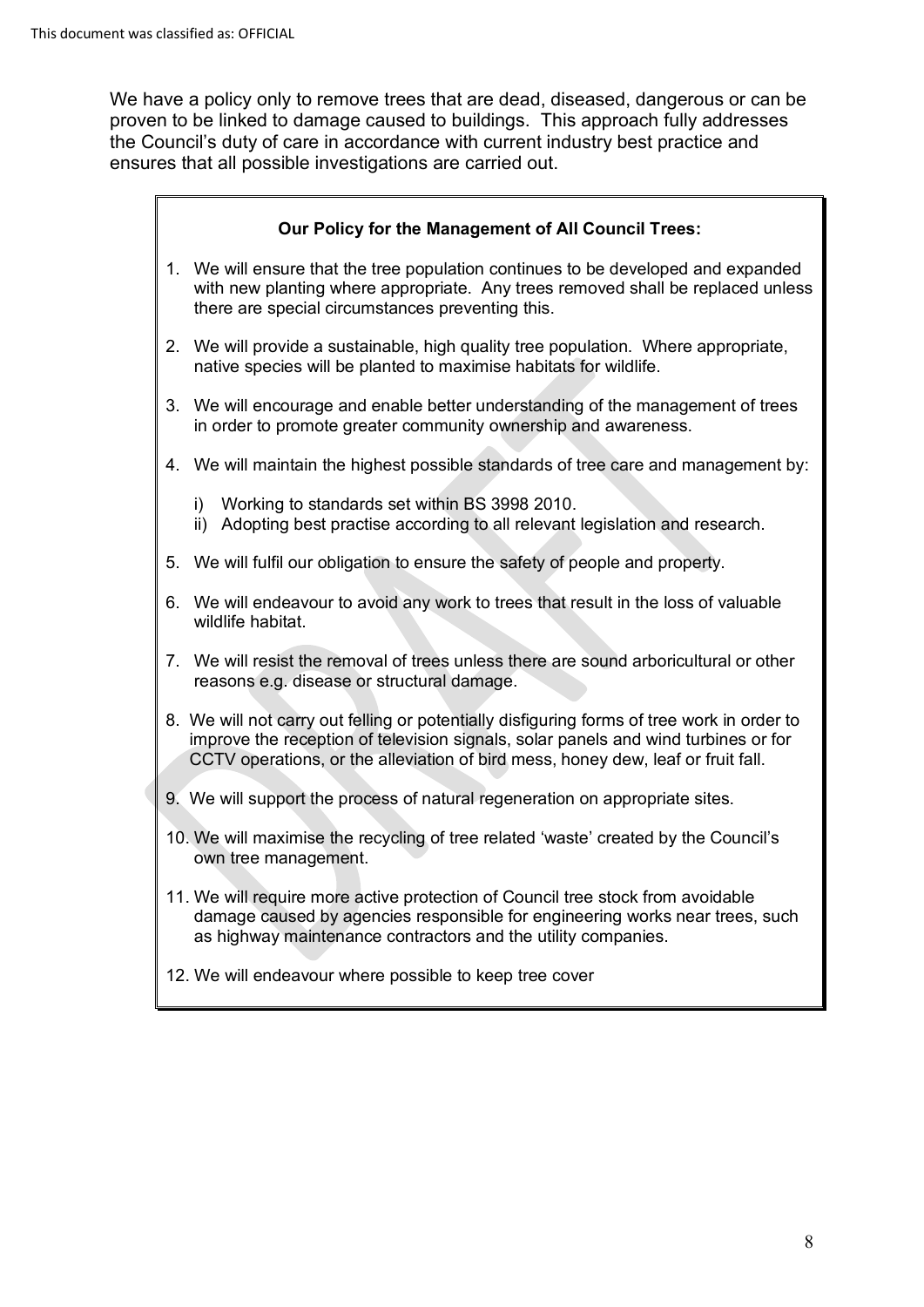#### **Street Trees**

 highway help to reduce vehicle speeds (Department for Transport, 2007). They assist in improving road safety, as they can provide and maintain a buffer between pedestrians and vehicles. Street trees can assist in reducing traffic speed by giving Street trees are trees located next to or within a public road. Trees planted in the the impression that the road narrower and this may encourage slower driving.

compaction, which seriously damages tree roots as well as leaving the verge in an unsightly and unsafe condition. This coincides with an increasing requirement for off street parking and subsequent construction of new vehicle crossovers. Despite all of this, trees can and do survive, albeit with a more limited life expectancy and with varying degrees of success. The roadside environment is a tough place for a tree to survive. There is often intense pressure for space from underground cables and pipes, traffic, buildings, street lights, road signs, etc. This limited space is often polluted by car emissions, road salt, oil and other pollutants that challenge the tree's survival. There is also an increasing trend by car users to park their vehicles on verges, causing rutting and soil

Many of our most notable tree lined streets have tree populations that are overmature. Such trees are vulnerable to climatic variations (such as drought), disease and damage. An over-mature population of street trees tends to erode gradually over a number of years as individual trees decline and have to be removed. This generally affects the older areas of the Borough. In these areas new trees should be introduced between the mature trees to ensure that there will be continuous tree cover in future years.

In planning for the replacement of older forest-type trees, it is tempting to consider using small short-lived ornamental species that do not have the same scale and habit, thereby reducing maintenance costs. However, the massive contribution that large trees make to the character of the environment must be maintained and safeguarded, and be supported by new planting of similar species where applicable. This will help to ensure that the balance of a dominant 'treescape' is retained within the Borough. placement of older forest-type trees, it is tempting to consider<br>d ornamental species that do not have the same scale and<br>g maintenance costs. However, the massive contribution that<br>he character of the environment must be

#### **Our Policy For Street Trees:**

- 1. We will maintain our presumption against the removal of trees that are healthy but subject to complaint, unless the basis of the complaint has an overriding justification and no alternative management practice can be implemented.
- 2. We will place a priority on the replacement of aging street tree populations, particularly where these adjoin major traffic routes, planting large-growing trees where appropriate.
- 3. We will seek to plant new street trees in appropriate sites with priority given to sites where street trees are currently or have in the past been located.
- 4. We will aim to use the same type of tree species for new and/or replacement planting in roads that reflect the type in use locally, maintaining single species avenues where appropriate.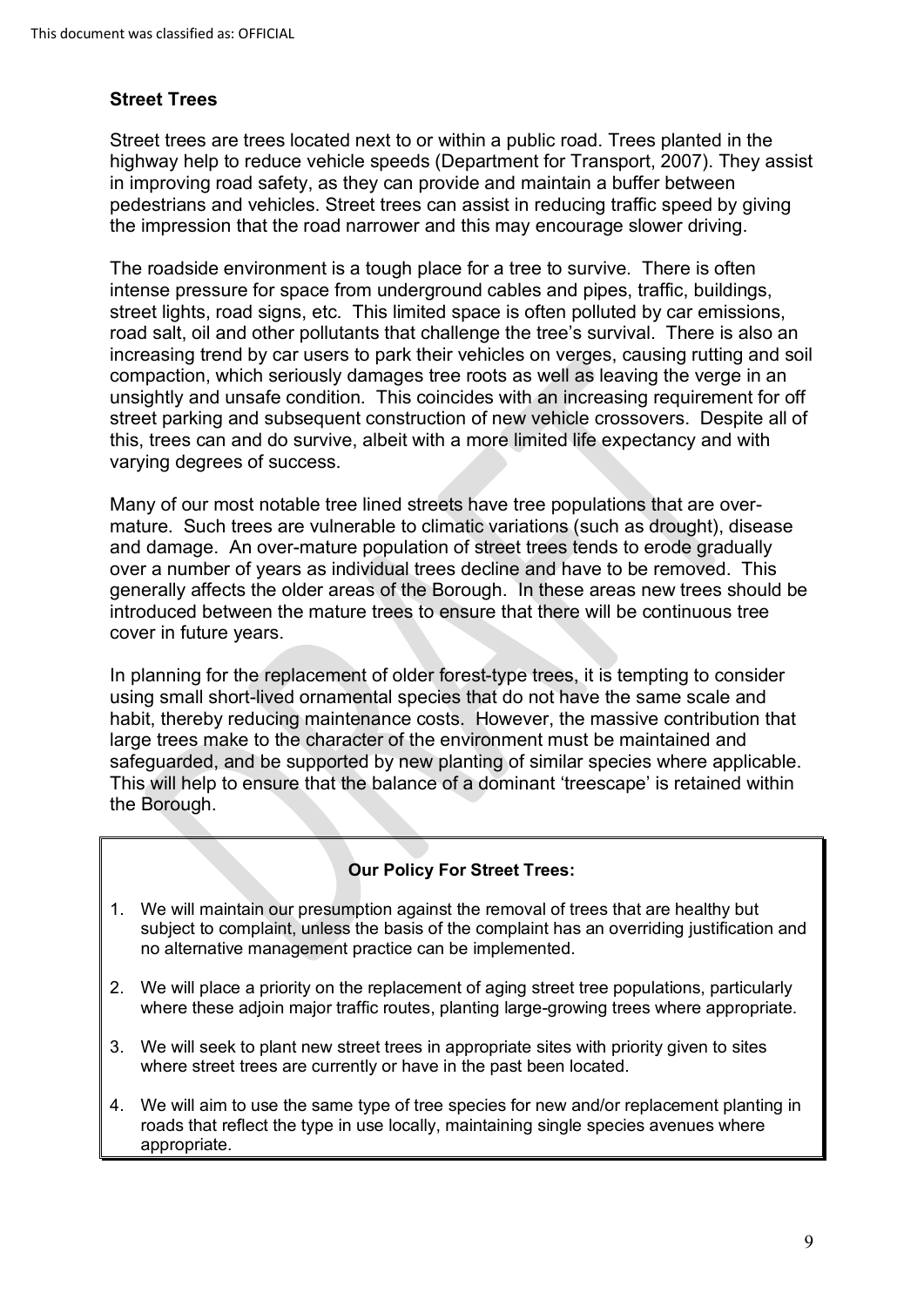- 5. We will endeavour to protect street trees and the growing environment from threats such as: loss of and damage to verges, the activities of statutory undertakers and others excavating near trees and damage from the over-use of road de-icing salt.
- 6. We will not support the removal of trees for vehicle crossovers unless the tree is of limited life expectancy or can be relocated elsewhere. All trees removed will be replaced and all costs will be borne by the crossover applicant.
- 7. We will support measures that discourage verge parking by road vehicles and damage to verge caused by adjoining building works.
- 8. We will give advanced notice to all interested parties of proposed major tree work programmes, such as large scale felling.
- 9. We will maintain the highway trees.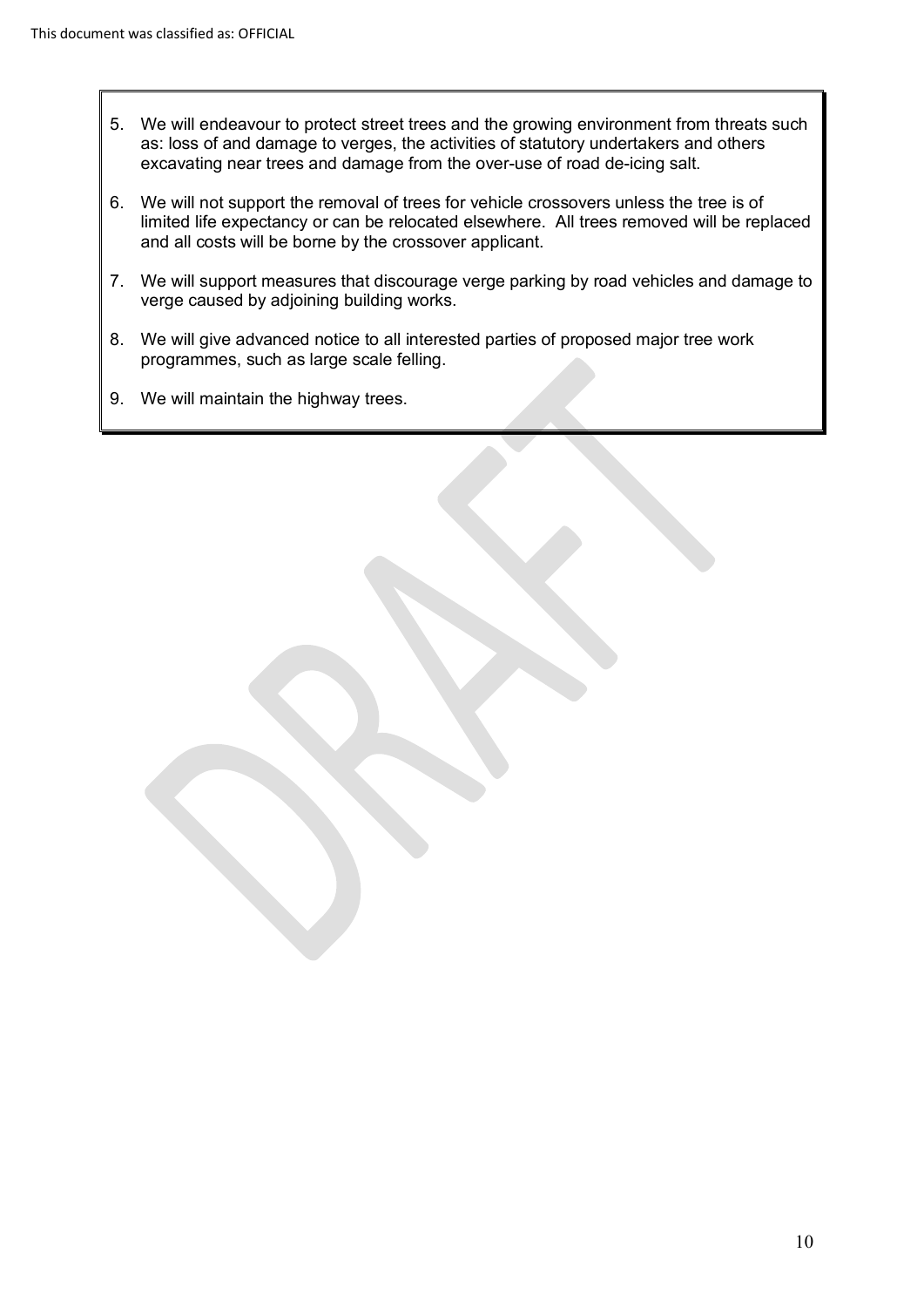#### **Trees In Woodlands**

The majority of the Borough's woodland is made up of Oak, Beech, Hornbeam, Ash, Birch, Hazel, Maple, Sycamore, Elm, Willow, Poplar, Thorn, Walnut, Chestnut, Pine, Cherry and Holly. Most of the woodlands in the Borough will be managed with nature conservation objectives as a priority; some are managed by our in-house team. The future management of woodlands needs to address the continued problem of neglect. Woodland management will need to take into account the multi-purpose objectives, which woodlands today fulfil, when appropriate dead trees will be left in situ to provided habitat for wildlife.

#### **Our Policy For Trees In Woodlands**

- 1. We will ensure woodlands have an up-to-date management plan in place.
- 2. We will ensure that woodlands are managed as a long-term sustainable resource for the public, for education and for nature conservation.
- 3. We will support the natural regeneration on appropriate sites.
- 4. We will, where appropriate, ensure dead and fallen trees and wood are left on site and dead trees are left standing to encourage species diversity, unless there are sound conservation and safety reasons for removal. **cy For Trees In Woodlands**<br>an up-to-date management plan<br>re managed as a long-term sus<br>re conservation.<br>eration on appropriate sites.<br>re dead and fallen trees and wo<br>courage species diversity, unle<br>for removal.<br>I its obli
- 5. We will manage woodland to fulfil its obligation to ensure safety of people and property whilst remembering that woodlands are natural places and the level of acceptable risk must reflect this.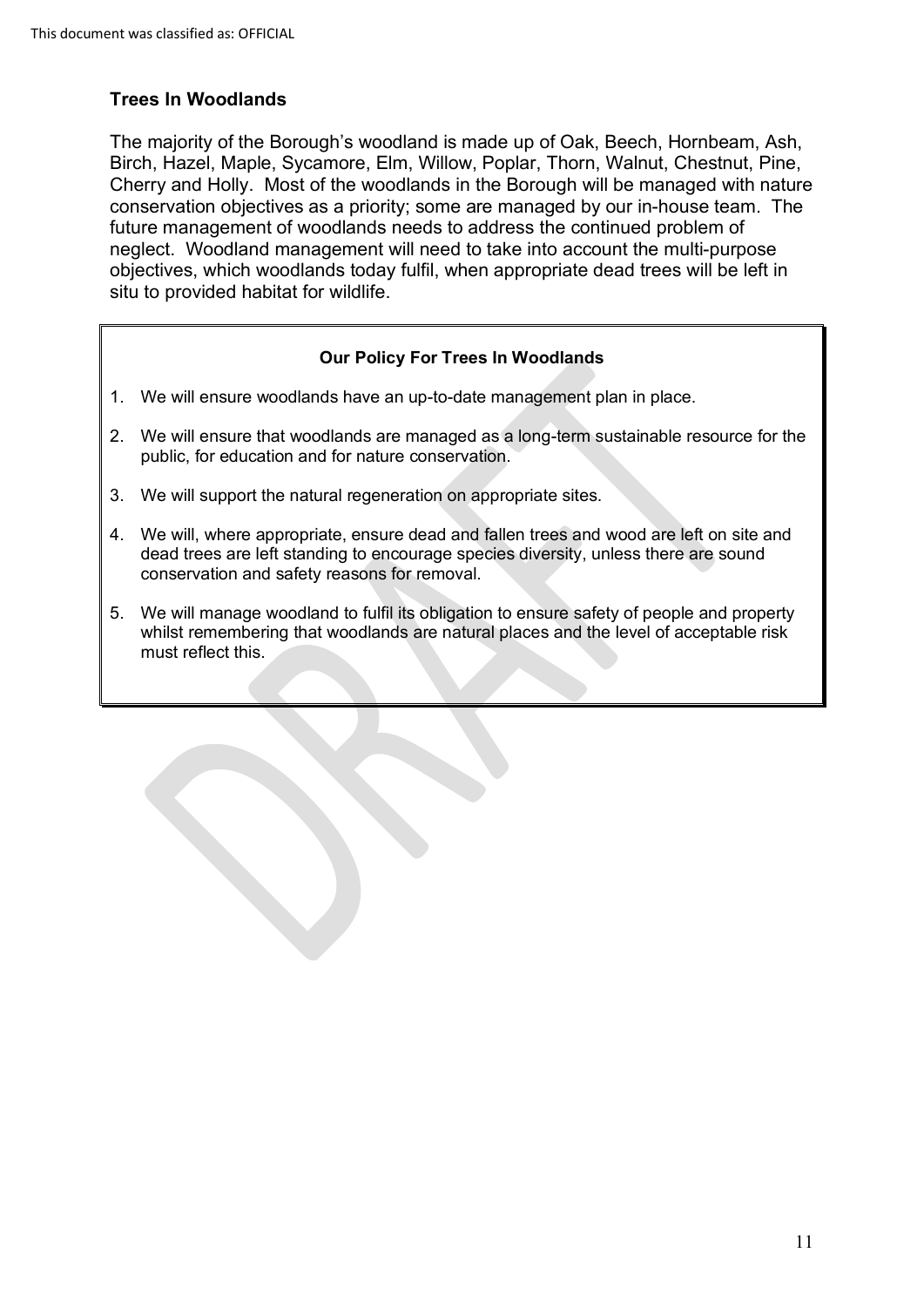#### **Trees In Parks And Open Spaces**

 open spaces of Darlington than in any other area. Tree planting within the parks The Victorian legacy of fine specimen planting is more apparent within the parks and mirrored the popular interests of the time in botany and horticulture, hence the planting of various exotic specimen trees.

The tree coverage within these sites has for a long time provided a stunning amenity that can only be created and maintained through the presence of large mature specimens that were chosen for both their aesthetic qualities and contribution to the site as a whole.

has occurred within many areas; leading to the possibility of extensive loss of continuous tree-canopy coverage should mature trees require removal. Where under planting and replanting has been undertaken, the trees that have been planted often will never be of the same amenity value as the trees they are to replace, due to the use of smaller, less expensive species. This use of inappropriate trees has the potential to devalue this resource forever. This situation however is precariously placed at present. Little or no under planting

# **COURTER SERVING SERVING SERVING SERVING SURFERIES SERVING SPACES**<br> **Our Policy For Trees in Parks and Open Spaces**

- 1. Sensory arboretums aim to open parks to a wider range of people including people with learning difficulties and physical impairments. Trees will be selected for their attractive fragrance, interesting bark, flowers, leaves, sounds and form.
- 2. We will create a varied and sustained tree population in Council parks and open spaces.
- 3. We will develop a long-term management plan for trees in parks and open spaces to identify the areas of risk.
- 4. We will continue, where appropriate, to plant native trees of native species from local provenance.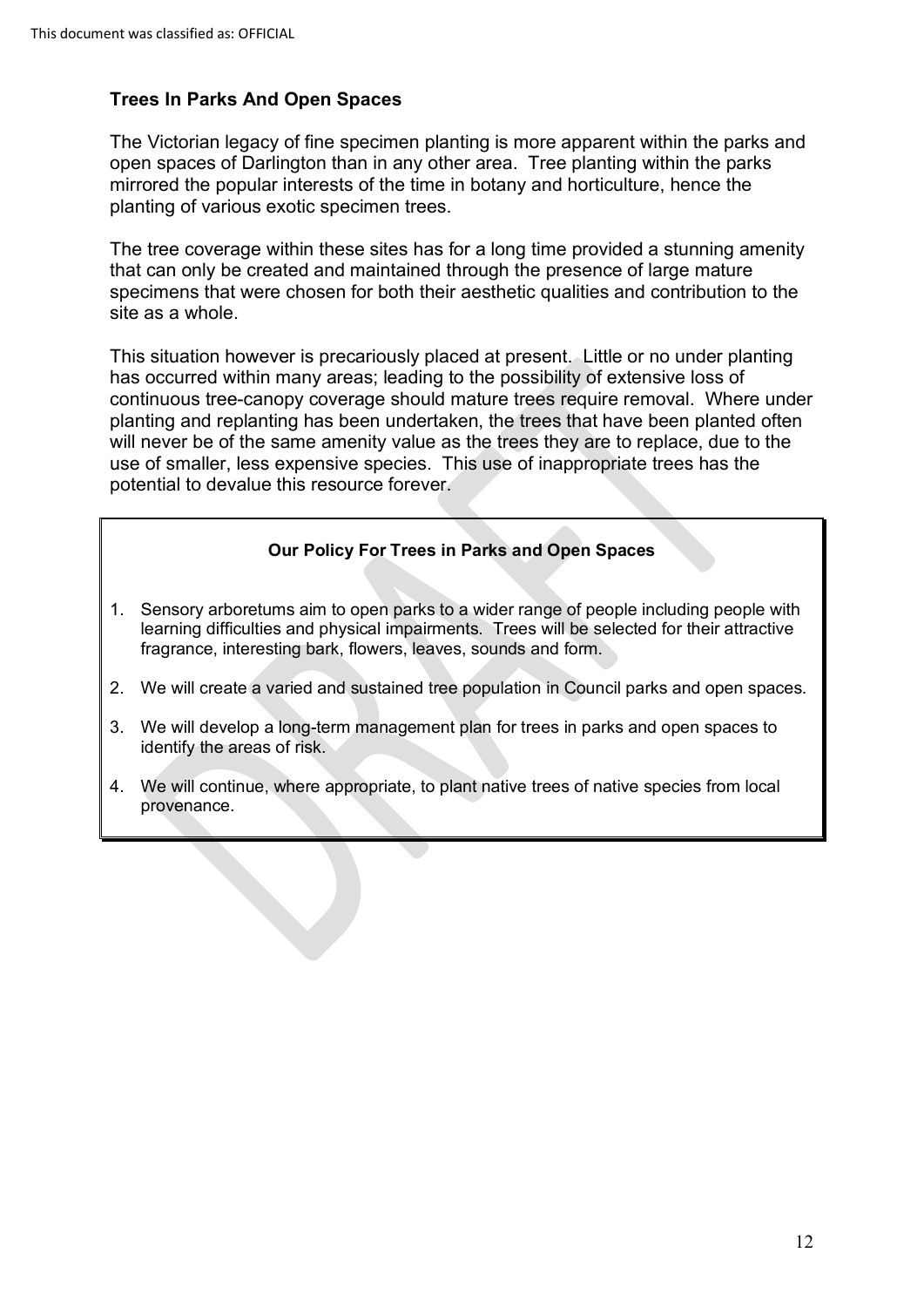#### **Trees In Disused Churchyards And Cemeteries**

We maintain three large cemeteries within the Borough: these are North Cemetery, East Cemetery and West Cemetery. English Heritage has bequeathed parts of West Cemetery, a site of special interest. Some of the oldest trees in Darlington are within West Cemetery, as historically people would plant a tree as a monument to their loved ones. We will continue this practice within West Cemetery should residents require it.

#### **Our Policy for Disused Churchyard And Cemetery Trees**

- 1. We will create a varied and sustained tree population in Council disused churchyards and cemeteries.
- 2. We will develop long term management plans for trees in disused churchyards and cemeteries to identify areas of risk and to prevent decline.
- 3. We will continue, where appropriate, to plant amenity trees and native species of local provenance.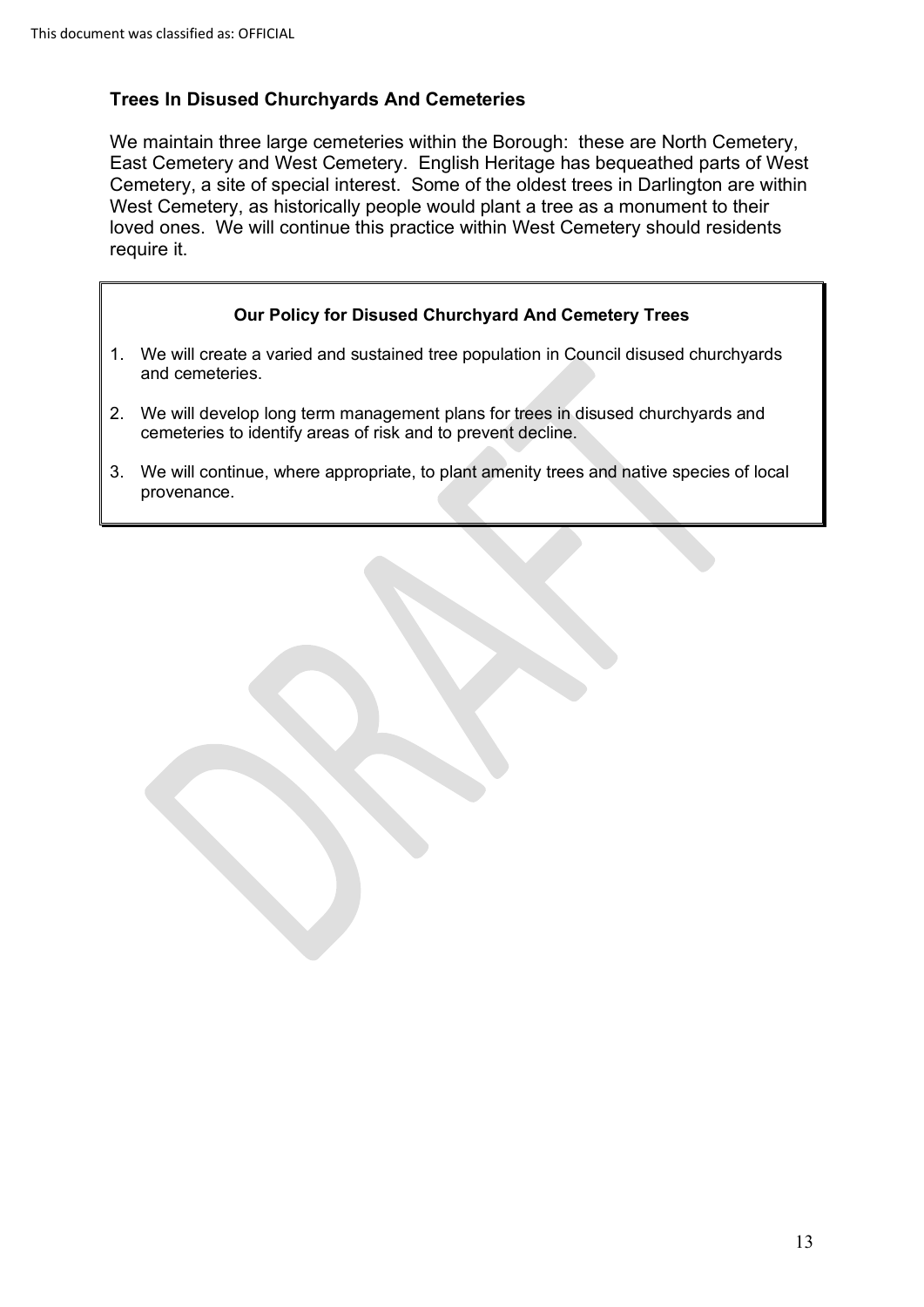#### **Trees in Council Housing Areas**

Many of the public housing areas within the Borough have a good number and selection of trees, many of which are large old hedgerow trees, which are now over maturing. If evergreen hedges are not maintained to an acceptable level, then it may be necessary to remove them.

A large proportion of the trees within Council house gardens have been planted by tenants or by natural regeneration from seed. A number of trees have been inappropriately planted in the past on housing open spaced land and within some communal gardens. remove them.<br>
In of the trees<br>
Itural regenerat<br>
Ilanted in the p<br>
Ins.<br>
Our Policy I<br>
are to be maint

#### **Our Policy For Trees in Council Housing Areas**

- 1. Housing trees are to be maintained and managed by the Authority.
- 2. We will manage trees in communal gardens on a more proactive basis to ensure they fulfil health and safety requirements and do not pose a risk to structures or the public.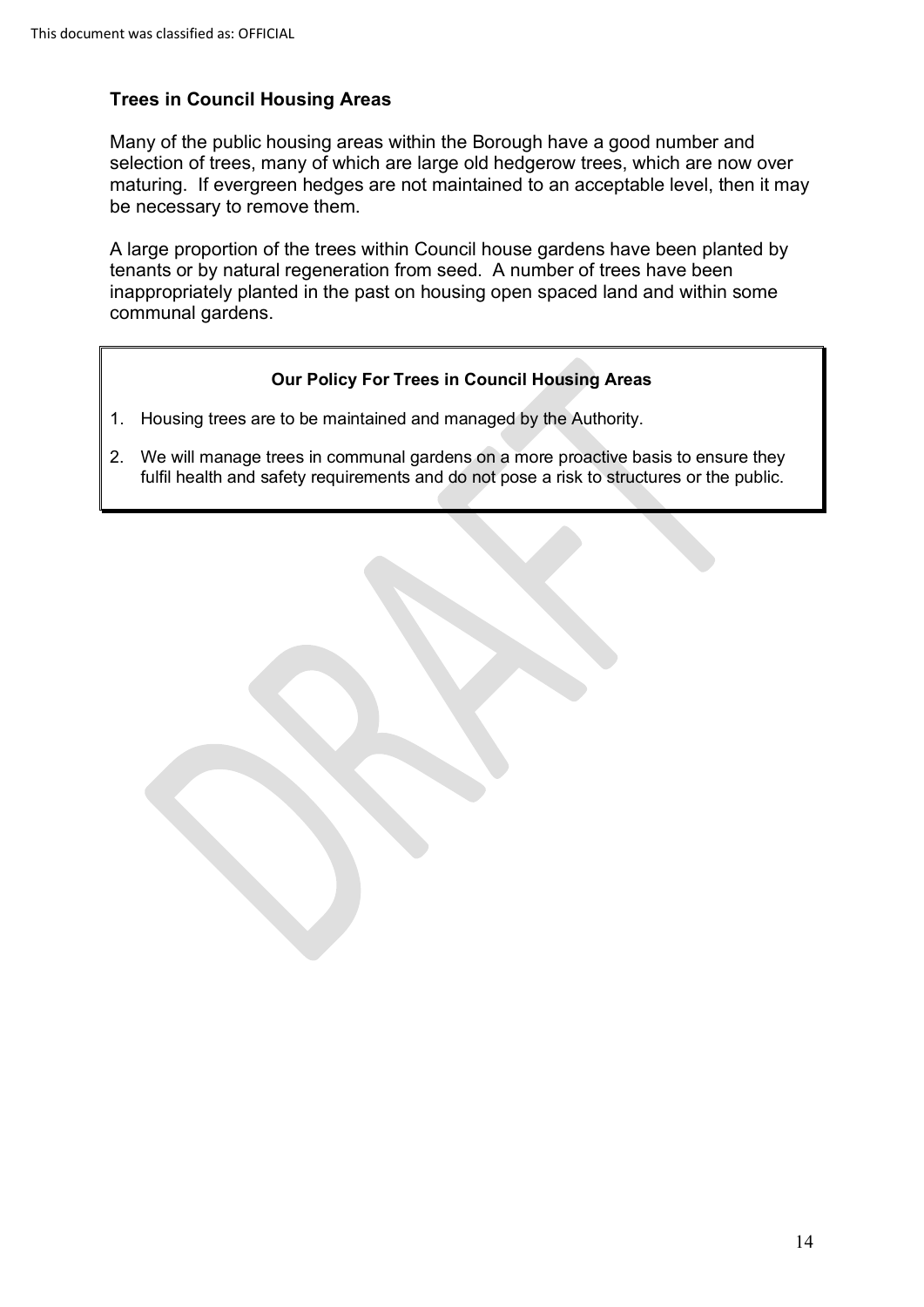#### **Trees On Private Land**

privately owned trees in the area. The greatest proportion of both the urban and rural tree population is privately owned. Therefore, this part of the strategy sets out our approach to the protection of

 trees that we believe make an important contribution to the amenity of the areas. As the Local Planning Authority, we have a statutory duty to take steps to protect The quality of private tree care is very variable and ranges from owners who are indifferent, through motivated but poorly advised owners, to those who take great pride in their trees and are anxious to seek the best advice and engage quality contractors to carry out required work.

 within which all established trees are protected. It is usually only in cases of potential threat that a local authority will protect trees by use of a TPO. Under the Town and Country Planning Act 1990, we have powers to make and enforce Tree Preservation Orders (TPO) and designate Conservation Areas (CA's)

reputable contractors/consultant who can give more detailed advice on site. Protection has not only been achieved through the statutory process, a substantial number of trees have been saved from inappropriate pruning or premature felling by the offer of tree advice from Council's officers. Recommendation is given to use

 advice is offered free and is seen as a valuable part of tree protection. The Council is however unable to give detailed advice regarding the safety of privately-owned Advice can be given to the owners of protected trees and other tree owners; this trees.

#### **Statutory Protection Of Trees**

 with the granting of such permission, whether for giving effect to such conditions or The current Town and Country Planning Act 1990 makes it a duty of the Local Planning Authority to "ensure whenever it is appropriate that, in granting planning permission for any development, adequate provision is made by the imposition of conditions for the preservation of planting of trees" and to "make Tree Preservation Orders, under Section 198, as appear to the authority to be necessary in connection otherwise."

 As part of the Council's duty as set out in the 1990 Act, it will incorporate improved policies relating to Trees and Woodlands within its Local Plan through the review process.

More generally:

• Significant healthy trees and other landscape features such as hedgerows, ponds and watercourses shall be retained.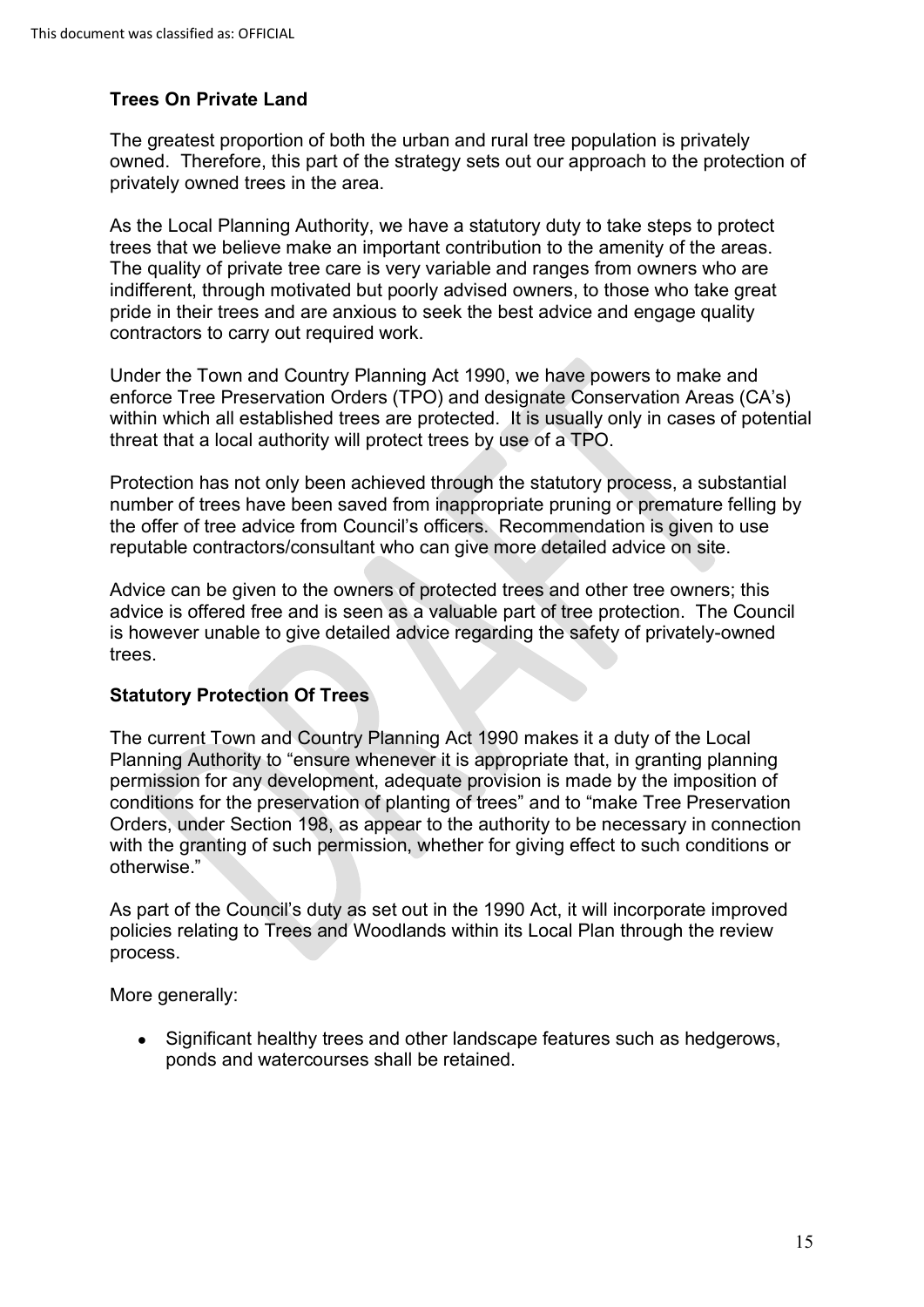- canopy spreads, trunk diameter and levels at the base of each tree. • Planning applications on sites with significant existing landscaping shall be supported by a full tree survey indicating all landscape features, tree species,
- Trees shall not normally be severely topped or lopped, or endangered by construction work or underground services. In addition, buildings shall not be sited so that sunlight and daylight is reduced to an extent that would lead to a request for a tree surgery.
- • The Council will make Tree Preservation Orders and/or attach appropriate new planting is established and protected. conditions to planning permissions to safeguard existing trees and ensure that
- Where appropriate, adequate space for planting must be allowed within developments. In particular, screen planting including large trees will normally be required at the edge of settlements.
- occur. • Detailed landscaping schemes will normally be required as part of full planning applications. Amongst other things they must indicate existing trees and shrubs to be retained; trees to be felled; the planting of new trees, shrubs and grass; and screening and paving. Preference should be given to the use of native trees. Wildlife corridors shall be established wherever opportunities

We are also guided by the Department of the Environment Circular 36/78 "Trees and Forestry" and Department of the Environment "*Good Practice Guide for Tree Preservation Orders 2000*" (and as amended).

While the most commonly known form of the statutory tree protection is the Tree Preservation Order (TPO), equally important are Conservation Areas within which nearly all established trees are protected. New TPO's are being made all the time in line with its statutory duties.

 properties etc. The TPO ensures that the local authority, as an independent party, The title "Tree Preservation Order" suggests that the tree or trees are "preserved" for all time. This is not the case and is, of course, impossible. Trees have a finite life and will require attention at some time in their life, especially in urban areas near has a measure of control over the fate of the tree to ensure that only appropriate works are carried out and that, where appropriate, the tree is replaced at the end of its life. Any tree protected by a Tree Preservation Order or Conservation Area that is rendered dangerous e.g. by storm damage or disease can be made safe without formal consent from the local planning authority. Tree owners or contractors are however encouraged to write to the Council to put any exempted work on record.

#### **Trees on Development Sites**

making a TPO) is the proposed development of land upon which trees are growing. buildings that is unsuitable. One of the most common threats against trees (and therefore a common reason for It is common for plans to be submitted showing a relationship between trees and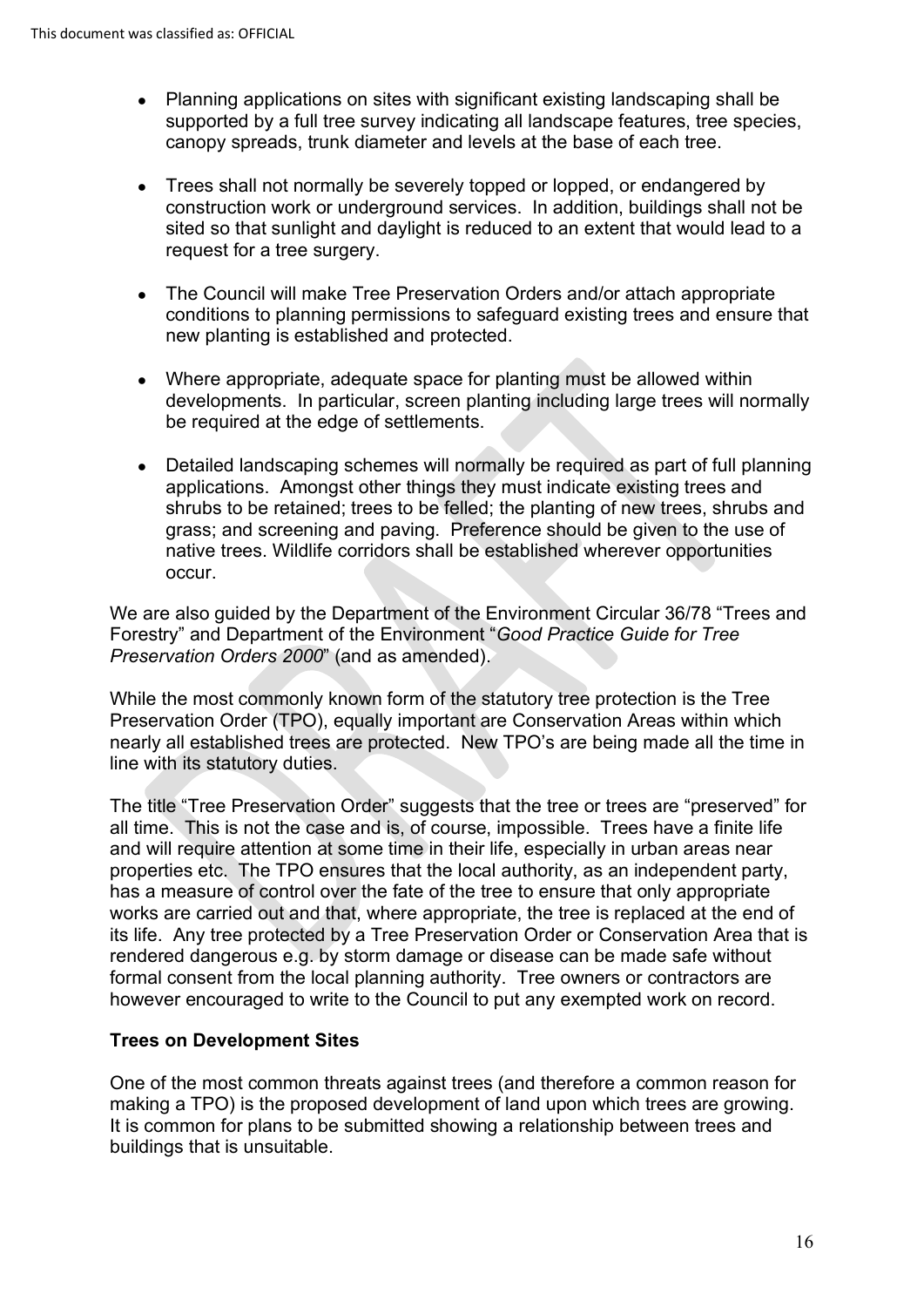Schemes are frequently amended to ensure that significant trees are properly retained often through a process of working within the applicant to reach mutually acceptable solutions to the conflicts that can arise.

Some developers assume that all trees on a site will have to be retained and consequently often view trees as a problem rather than an asset. Unfortunately, this can occasionally result in trees being removed from development sites before a planning application is made.

 by developers and other professionals accessing the pre-application advice and guidance that the Council gives. It is common for planning applications to fail to provide sufficient information to assess the likely impact upon trees on a proposed development site. This usually means that Council Officers have to spend time making detailed assessment of trees and other factors, which can delay the application process. This is easily addressed

 It is usual for us to impose tree protection and/or planting conditions as part of any planning permission. For the trees to be retained successfully within a development ensure that no disturbance occurs within the crown spread of the tree as a minimum, site, it is vital that their root system is properly protected from direct and indirect damage such as ground compaction. The protected areas should be large enough to the distance can vary accordingly to local ground conditions, tree species and health. Guidance for tree protection within development sites can be found within BS 5837 (2012).

#### **Protection Through Advice**

protection of the tree population. The advice we give is seen as an important area of work contributing to the general

Land owners have a Common Law right to remove (abate) the nuisance associated with tree encroaching onto your property.

 They can only consider removing those parts of the tree from the point where they remove any part of a tree that does not overhang your property; cross the boundary of your property. Land owners have no legal right to cut or

Land owners are strongly advised to consult a professional tree surgeon for guidance on how best to prune back encroaching trees, they may be liable if the tree is heavily pruned in such a way as render it unstable. If the works are trivial meaning you could do the works with hand secateurs or similar; then such advice may not be necessary.

 trees are protected, the land owner will need to gain consent by making an application give notice to the Council's Planning Department. To find out if the trees Before considering doing any works to a tree or trees you should find out if they are protected by a Tree Preservation Order or are within a Conservation Area. If the are protected and guidance on how to apply for works if they are protected contact:

- write to the Planning Department, Town Hall, Darlington, DL1 5QT
- send a fax to 01325 388616
- email **[planning@darlington.gov.uk](mailto:planning@darlington.gov.uk)**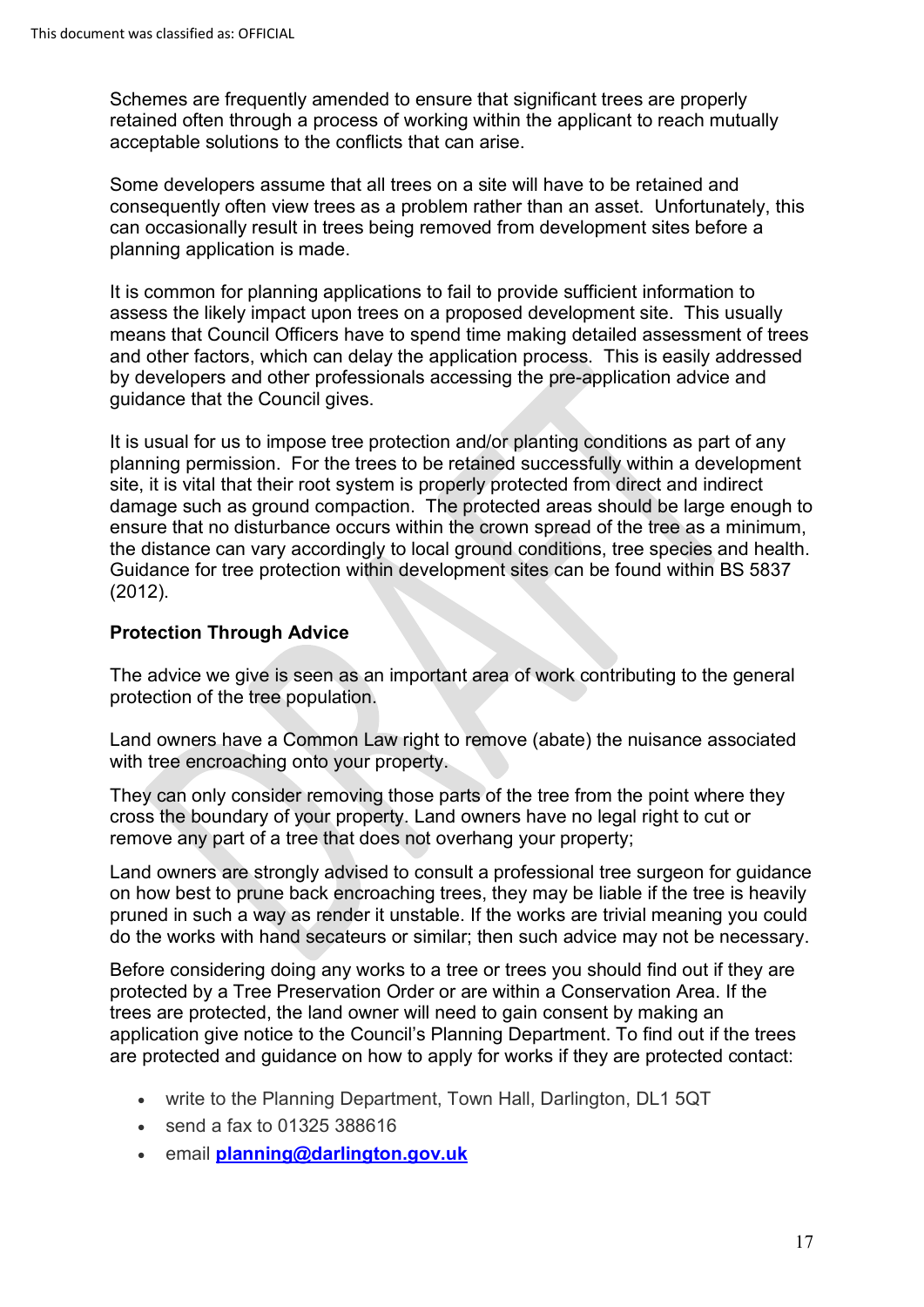Land owners are strongly advised to discuss with your neighbour your intention to prune encroaching branches.

Legally you do not own the encroaching branches and you should offer these to your neighbour but they are not obliged to accept them, you should consider disposing of the arisings yourself. If the encroachment relates to a Council owned tree, any cuttings must be disposed of appropriately and not returned to Council land.

There are a variety of potential seasonal nuisances associated with trees, most of which are minor and considered to be problems associated with living near trees.

Falling leaves, honeydew, fruit, nuts, bird droppings or blossom, leaves falling into gutters, drains or onto flat roofs. Darlington Borough Council will not fell or prune Council owned trees solely to alleviate problems caused by such natural phenomena.

The maintenance of gutters is the responsibility of the landowner and the Council is not obliged to remove leaves that may have fallen from Council owned trees. Where gutters are regularly blocked by fallen leaves, gutter guards may be fitted to provide a low maintenance solution. Honeydew is caused by greenfly (aphids) feeding on the tree, and then excreting a sugary sap. Often the honeydew is colonised by a mould, which causes it to go black. There is little that can be done to remove the aphid which causes the problem and pruning the tree may only offer temporary relief and any re-growth is often more likely to be colonised by greenfly thereby potentially increasing the problem. Some trees, such as limes, are more prone to attack by greenfly and in some years greenfly are more common, especially following a mild winter.

Honeydew is a natural and seasonal problem as are nesting birds which are protected under the Wildlife and Countryside Act, where bird droppings and honeydew affects cars, warm soapy water will remove the substance, particularly if you wash the car as soon as possible.

#### **Our Policies For The Protection Of Privately Owned Trees**

- 1. We will seek to protect trees of amenity (and environmental) value.
- 2. We will promote good standards of tree care and woodland management.
- 3. We will give consent for works to a tree or woodland protected by a Tree Preservation Order provided it is satisfied that:
	- i) The long term health and appearance of the tree or woodland will not be impaired.
	- ii) The work will not unjustifiably inhibit or prevent the full and natural development of the tree.
	- iii) The work is necessary to its continued retention and consistent with good arboricultural practice.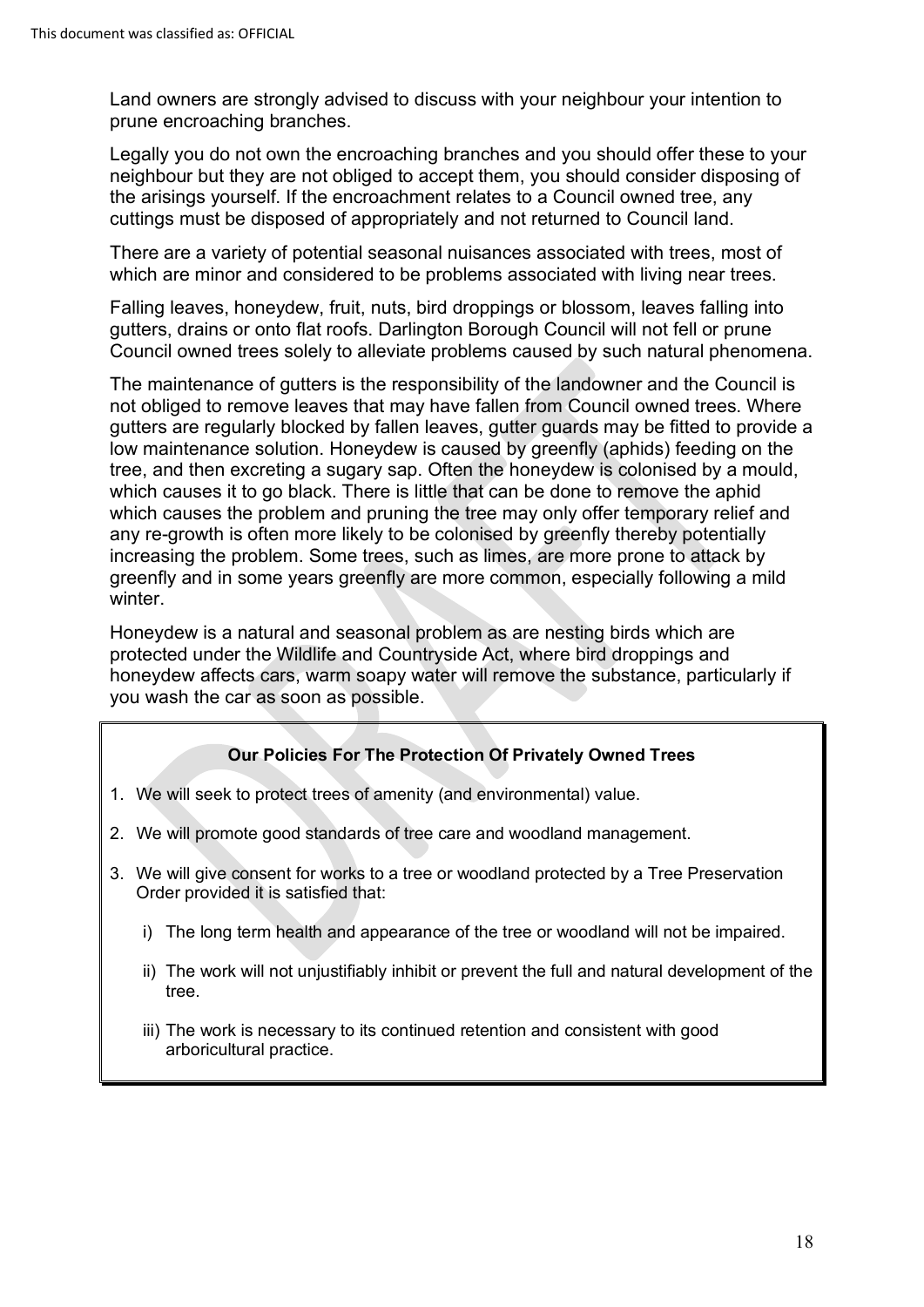- iv) In the case of a woodland, the proposed work is consistent with the principles of sound woodland management.
- v) There are sound arboricultural and/or safety reasons for the work.
- 4. We may impose planning conditions to protect trees according to BS 5837 (2012).
- 5. There will be a presumption against the cutting down, topping, lopping or uprooting of condition any tree protected by the Tree Preservation Order, Conservation Area or planning
- condition.<br>6. We will not give consent to fell a tree or protect by a TPO unless it is satisfied that this is necessary and justified. Generally, any such consent will be conditional upon appropriate replacement of the tree. Any unauthorised works to protected trees will be investigated and enforcement action taken where appropriate.
- 7. We will resist development, which it is considered makes inadequate provision for the retention of trees and other woody plants and natural features, particularly wildlife habitats such as woodlands.
- 8. We will continue to protect significant trees by the use of Tree Preservation Orders and will review all such Orders periodically to ensure they contain accurate information.
- 9. Applicants for the development of land with existing trees shall provide a tree survey with their application showing accurate positions of both trees to be retained and removed, including their dimensions and condition.
- 10. We will usually expect a new site development to contribute to the overall tree population either through on-site planting through planning conditions or through the donation of funds via 'Section 106 Agreement' dedicated to the planting of trees by the Council in the locality.
- 11. We will encourage all major tree-owning organisations to adopt best practice in the care of their trees, especially where those trees contribute to the character of the Borough.
- 12. The Senior Arboricultural Officer will develop closer links with the Planning Section to keep up-to-date with planning applications that have been authorised or refused.
- should be carried out for health and safety purposes and that the developer would carry out any works which are necessary at their own expense. Any trees which require plan, so that the Council do not adopt costly works. 13. If any land is to be adopted by the Council from a development, that the relevant officers inspect the site before the land is handed over, if trees are within this area, a tree survey removal, should be replaced with heavy standard trees with a five-year maintenance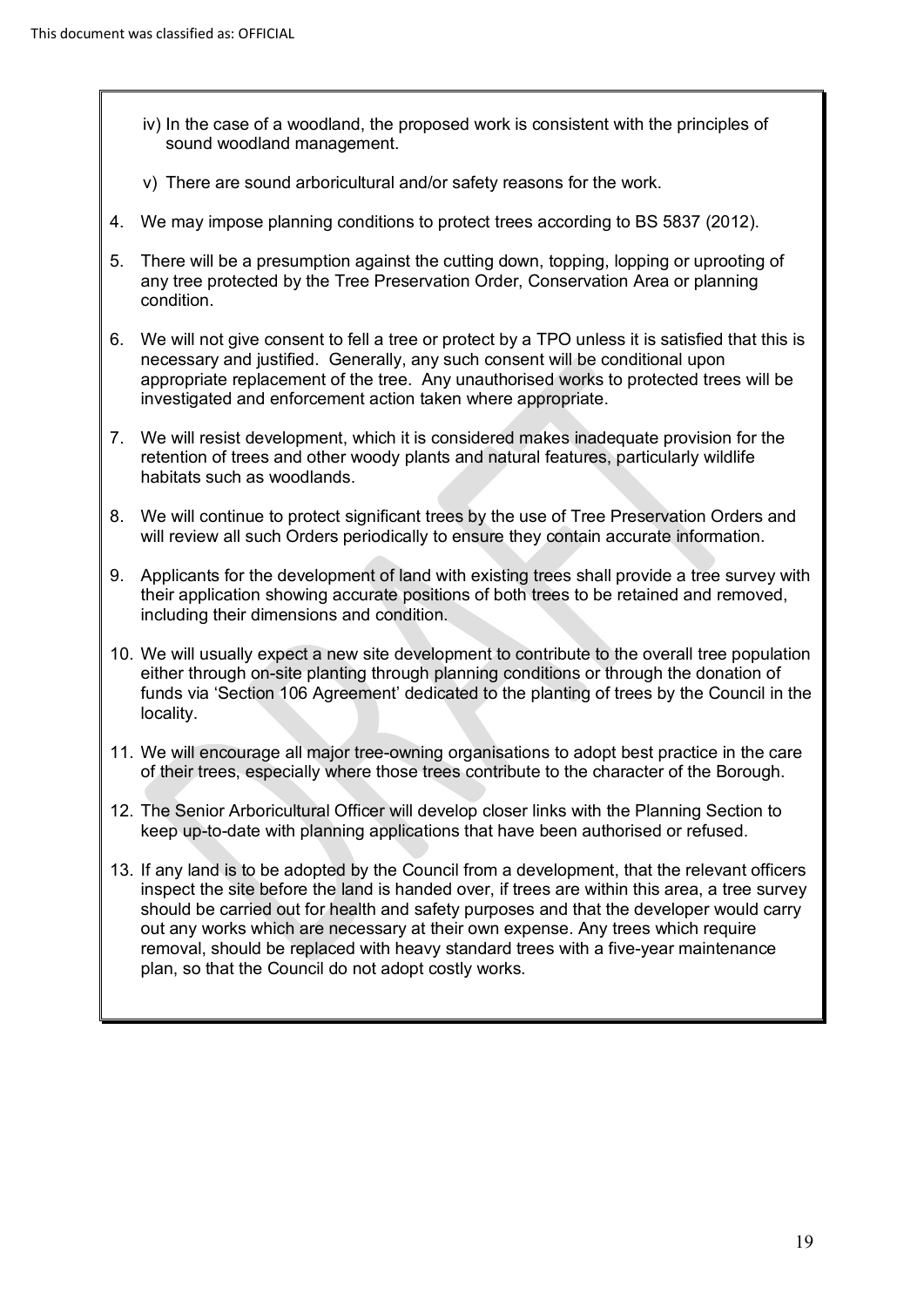#### **Tree Planting**

 The Council has made a commitment to plant 10,000 trees in the three year period of 2021-2024. This target of 10,000 trees will be planted on public land in partnership with various 'Friends of' and community groups across the Borough. The ambition is to continue tree planting at this level past 2024 and sites will be identified that can meet the Council's target.

 due to the conditions set out in this policy. Where appropriate we will ensure that Further to this, the Council will also plant a tree for every tree that has been removed trees lost as part of any new development are replaced within 5 years by the developer.

 appropriate species of trees in the various locations identified. We will work with local communities to identify suitable sites for the planting of trees to deliver our aspirations. We will also work with communities to ensure we plant

#### **Equalities Impact Assessment Statement**

This tree strategy provides a framework for the Council to manage trees, woodlands and hedgerows in the Borough in ways that enhance life and well being for people and wildlife.

 requirements for access or other needs. Where such circumstances arise, normally Whilst the overriding aim of the strategy is to safeguard trees as an important part of Darlington's environmental quality, the Council recognises that in certain circumstances there may be conflict between tree protection and people's there will be a presumption in favour of protecting trees.

However, where issues arise relating to the access or mobility needs of disabled people, the presumption in favour of tree protection will be weighed against those needs through Equalities Impact Assessment on a case-by-case basis. This recognises that the protection of trees must be balanced with the Council's duty under the Equality Act 2010 to advance equality of opportunity for disabled people, as well as other people with protected characteristics specified in the act.

 person's needs are specifically related to their impairment or disability, as distinct This shift in the balance of consideration will only be applied where a disabled from general views or preferences that might be shared by any citizen.

Where such circumstances arise in relation to development proposals, the needs of disabled people and the desirability of protecting trees will be balanced within the planning application process. Policies CS2 and CS19 within the Core Strategy of the Local Development Framework promote the access needs of disabled people, whilst CS15 provides the policy framework for tree protection.

 seek to find solutions that avoid the removal of healthy trees. If this is not possible, In circumstances not related to development proposals, such as the maintenance and management of trees in the highway, this policy statement within the Tree Strategy provides the trigger for considering the needs of disabled people and of tree protection by means of Equality Impact Assessment. The overall approach will be to and the removal of trees is necessary, agreement will be sought on appropriate replanting.

 roots or low hanging branches on footways or in public open spaces. In most cases In practice, the most frequent concerns tend to be related to problems with raised these can be easily rectified by routine management.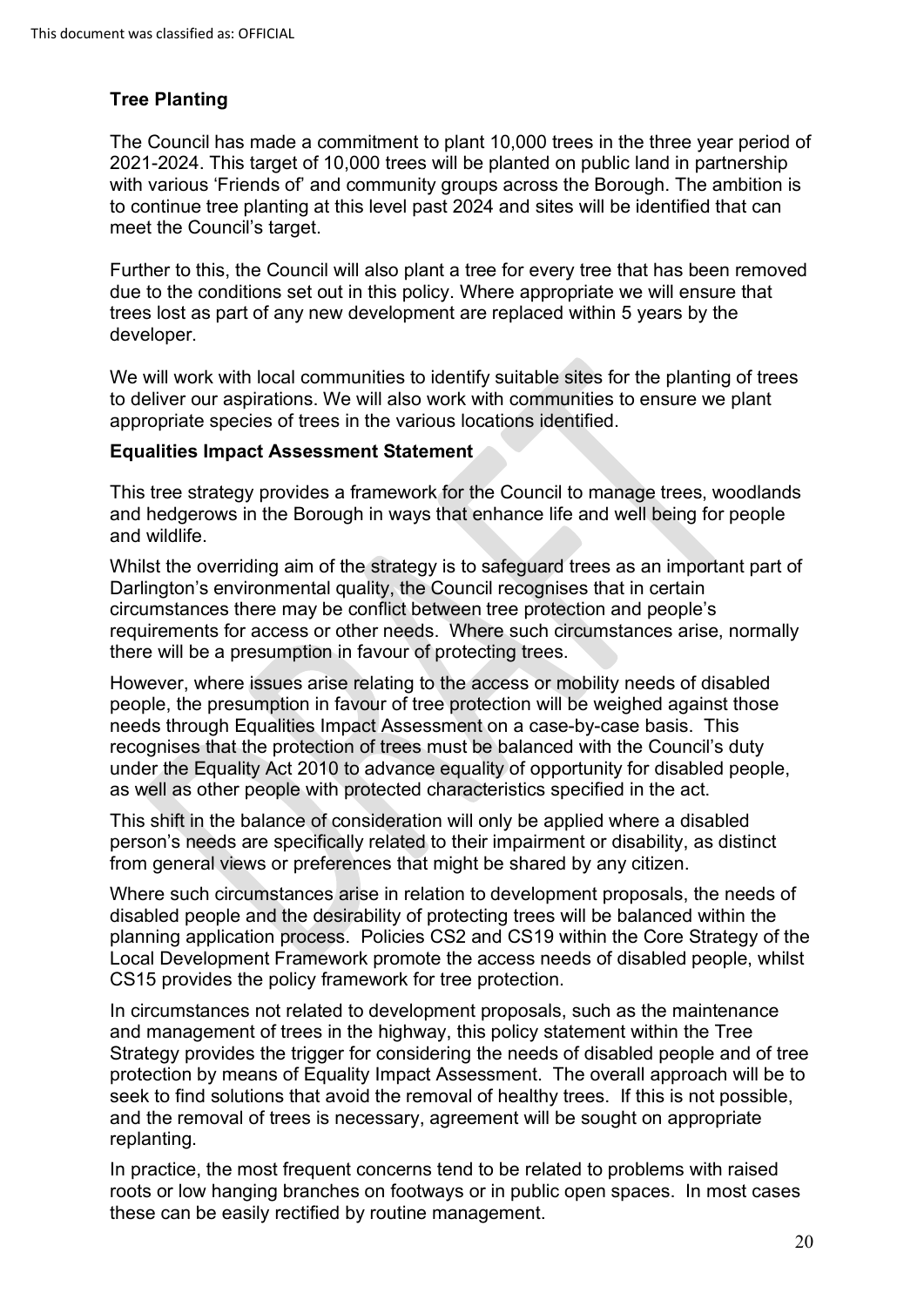medium to log term damage to trees. In cases of raised roots it will be important to seek to find solutions that do not cause

Resolving problems arising from trees is often dependant on the ways in which maintenance work is carried out by front-line staff.

The Council will seek to ensure through appropriate training that staff are aware of the needs of disabled people in dealing on a routine basis with problems such as overhanging branches and raised roots.

| <b>Action 2020</b>                                                                                                                     | <b>Lead Officer</b>         | <b>Time for</b><br>completion |
|----------------------------------------------------------------------------------------------------------------------------------------|-----------------------------|-------------------------------|
| Assure safety of Borough's tree stock. This will be<br>primarily concerned with the removal of diseased street<br>trees.               | <b>Phil Haynes</b>          | Ongoing                       |
| Begin rolling survey of the Borough's tree stock.                                                                                      | <b>Phil Haynes</b>          | Ongoing                       |
| Biannual inspections of Highways trees will take place.                                                                                | <b>Phil Haynes</b>          | Ongoing                       |
| Investigate trees required for West Cemetery and also<br>present stock quality and quantity.                                           | Phil Haynes                 | Ongoing                       |
| Continue replanting of street trees removed due to<br>decay.                                                                           | <b>Phil Haynes</b>          | Ongoing                       |
| Continue compiling database of future potential planting<br>schemes.                                                                   | Phil Haynes                 | Ongoing                       |
| Reassessment of TPO trees.                                                                                                             | Phil Haynes/<br>Dave Coates | Ongoing                       |
| Tree planting scheme for Darlington, including Parks,<br>open spaces road and potential sites on major routes<br>entering the Borough. | <b>Phil Haynes</b>          | Ongoing                       |
| Monitor tree strategy.                                                                                                                 | <b>Phil Haynes</b>          | Ongoing                       |

#### **Tree Strategy Action Plan**

| Action 2021                                                                            | <b>Lead Officer</b>         | Time for<br>completion |
|----------------------------------------------------------------------------------------|-----------------------------|------------------------|
| Re-planting of street trees.                                                           | <b>Phil Haynes</b>          | Ongoing                |
| Re-assessment of TPO trees.                                                            | Phil Haynes/<br>Dave Coates | Ongoing                |
| Continue rolling survey of the Borough's tree stock.                                   | <b>Phil Haynes</b>          | Ongoing                |
| Begin parks assessments, with plans formulated for re-<br>planting and under planting. | <b>Phil Haynes</b>          | Ongoing                |
| Locate positions and pursue planting within access<br>routes into town.                | <b>Phil Haynes</b>          | Ongoing                |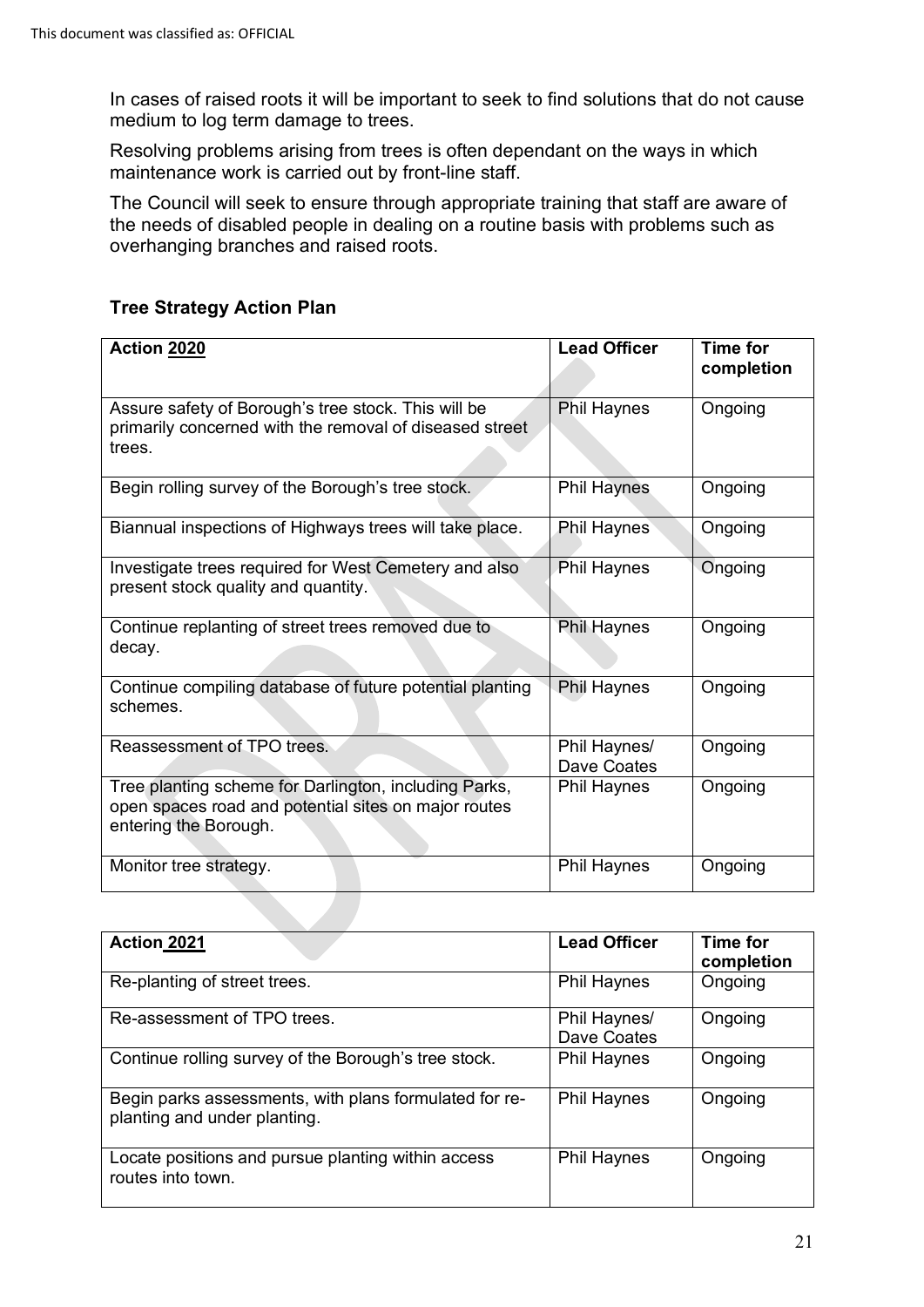| Action 2021                                                                               | <b>Lead Officer</b> | <b>Time for</b><br>completion          |
|-------------------------------------------------------------------------------------------|---------------------|----------------------------------------|
| Inventory and management proposals of Borough's rural<br>woodlands.                       | <b>Phil Haynes</b>  | Ongoing                                |
| Inspections and monitoring of high risk trees.                                            | <b>Phil Haynes</b>  | Within the<br>specified<br>time scale. |
| Inspection of high risk (subsidence related) trees as<br>outlined on Housing tree survey. | <b>Phil Haynes</b>  | Within the<br>specified<br>time scale. |
| Replanting of removed trees with more suitable species.                                   | <b>Phil Haynes</b>  | Ongoing                                |
| Monitor tree strategy.                                                                    | <b>Phil Haynes</b>  | Ongoing                                |

| Action 2022                                                                                                                                                  | <b>Lead Officer</b>         | Time for<br>completion                 |
|--------------------------------------------------------------------------------------------------------------------------------------------------------------|-----------------------------|----------------------------------------|
| Continue biannual inspections of Highways trees will<br>take place.                                                                                          | <b>Phil Haynes</b>          | Ongoing                                |
| Parks replanting and under planting. Following park by<br>park prescription to assure continuous tree coverage and<br>perpetuation of each park's character. | <b>Phil Haynes</b>          | Ongoing                                |
| Continue individual woodland assessments.                                                                                                                    | <b>Phil Haynes</b>          | Ongoing                                |
| Continue rolling survey of the Borough's tree stock.                                                                                                         | <b>Phil Haynes</b>          | Ongoing                                |
| Continue reassessment of TPO trees.                                                                                                                          | Phil Haynes/<br>Dave Coates | Ongoing                                |
| Continue re-planting of removed trees.                                                                                                                       | <b>Phil Haynes</b>          | Ongoing                                |
| Continue re-inspection and monitoring programme of<br>high risk trees.                                                                                       | <b>Phil Haynes</b>          | Within the<br>specified<br>time scale. |
| Monitor tree strategy.                                                                                                                                       | <b>Phil Haynes</b>          | Ongoing                                |
|                                                                                                                                                              |                             |                                        |
| <b>Action 2023</b>                                                                                                                                           | <b>Lead Officer</b>         | <b>Time for</b><br>completion          |

| Action 2023                                                                                                                                                    | <b>Lead Officer</b>         | Time for<br>completion |
|----------------------------------------------------------------------------------------------------------------------------------------------------------------|-----------------------------|------------------------|
| Continue to link areas of extended woodland with green<br>corridors, to create corridors of continuous cover from<br>within the town out into rural woodlands. | <b>Phil Haynes</b>          | Ongoing                |
| Continue biannual inspections of Highways trees will<br>take place.                                                                                            | <b>Phil Haynes</b>          | Ongoing                |
| Continue Parks replanting and under planting.                                                                                                                  | <b>Phil Haynes</b>          | Ongoing                |
| Continue reassessment of TPO trees.                                                                                                                            | Phil Haynes/<br>Dave Coates | Ongoing                |
| Continue re-planting of removed trees.                                                                                                                         | <b>Phil Haynes</b>          | Ongoing                |
| Continue re-inspection and monitoring programme of<br>high-risk trees.                                                                                         | <b>Phil Haynes</b>          | Ongoing                |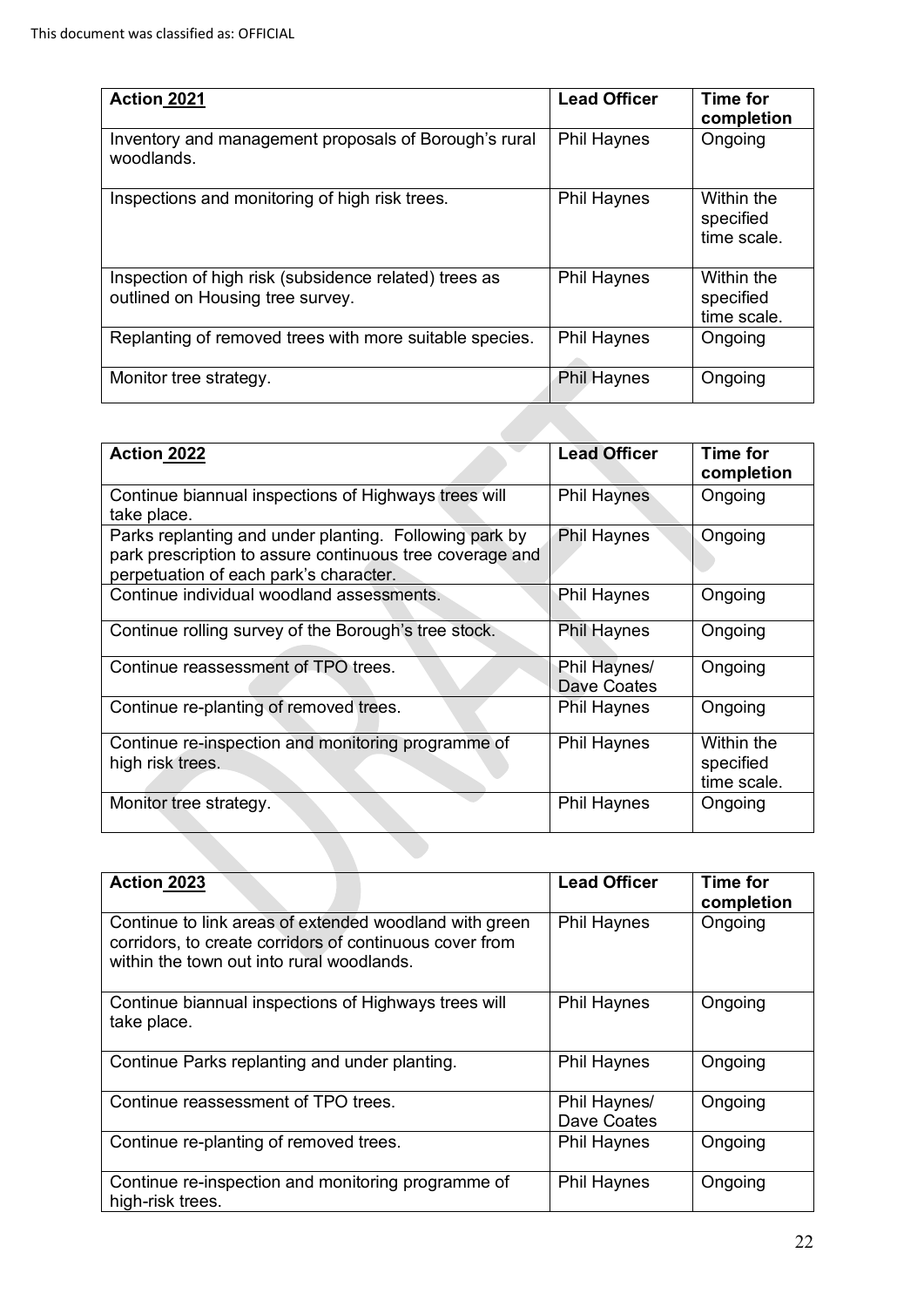| Action 2023                                                                    | <b>Lead Officer</b> | <b>Time for</b><br>completion |
|--------------------------------------------------------------------------------|---------------------|-------------------------------|
|                                                                                |                     |                               |
| Continue woodland assessments.                                                 | <b>Phil Haynes</b>  | Ongoing                       |
| Continue utilisation of prospective planting areas as<br>outlined on database. | <b>Phil Haynes</b>  | Ongoing                       |
| Monitor tree strategy.                                                         | <b>Phil Haynes</b>  | Ongoing                       |

| Action 2024                                                                    | <b>Lead Officer</b>         | <b>Time for</b><br>completion          |
|--------------------------------------------------------------------------------|-----------------------------|----------------------------------------|
| Biannual inspections of Highways trees will take place.                        | <b>Phil Haynes</b>          | Ongoing                                |
| Continue Parks replanting and under planting.                                  | <b>Phil Haynes</b>          | Ongoing                                |
| Continue reassessment of TPO trees.                                            | Phil Haynes/<br>Dave Coates | Ongoing                                |
| Continue re-planting of removed trees.                                         | <b>Phil Haynes</b>          | Ongoing                                |
| Re-planting of street trees.                                                   | <b>Phil Haynes</b>          | Ongoing                                |
| Continue re-inspection and monitoring programme of<br>high-risk trees.         | <b>Phil Haynes</b>          | Within the<br>specified<br>time scale. |
| Continue woodland assessments.                                                 | <b>Phil Haynes</b>          | Ongoing                                |
| Continue utilisation of prospective planting areas as<br>outlined on database. | <b>Phil Haynes</b>          | Ongoing                                |
| Review and reassessment of Tree Strategy                                       | <b>Phil Haynes</b>          | Ongoing                                |
| Monitor tree strategy.                                                         | <b>Phil Haynes</b>          | Ongoing                                |

| Action 2025                                                                                                              | <b>Lead Officer</b>         | Time for<br>completion |
|--------------------------------------------------------------------------------------------------------------------------|-----------------------------|------------------------|
| Biannual inspections of Highways trees will take place.                                                                  | <b>Phil Haynes</b>          | Ongoing                |
| Continue rolling survey of the Borough's tree stock.                                                                     | <b>Phil Haynes</b>          | Ongoing                |
| Continue reassessment of TPO trees.                                                                                      | Phil Haynes/<br>Dave Coates | Ongoing                |
| Continue re-planting of removed trees.                                                                                   | <b>Phil Haynes</b>          | Ongoing                |
| Continue re-inspection and monitoring programme of<br>high-risk trees.                                                   | <b>Phil Haynes</b>          | Ongoing                |
| Assure safety of Borough's tree stock. This will be<br>primarily concerned with the removal of diseased street<br>trees. | <b>Phil Haynes</b>          | Ongoing                |